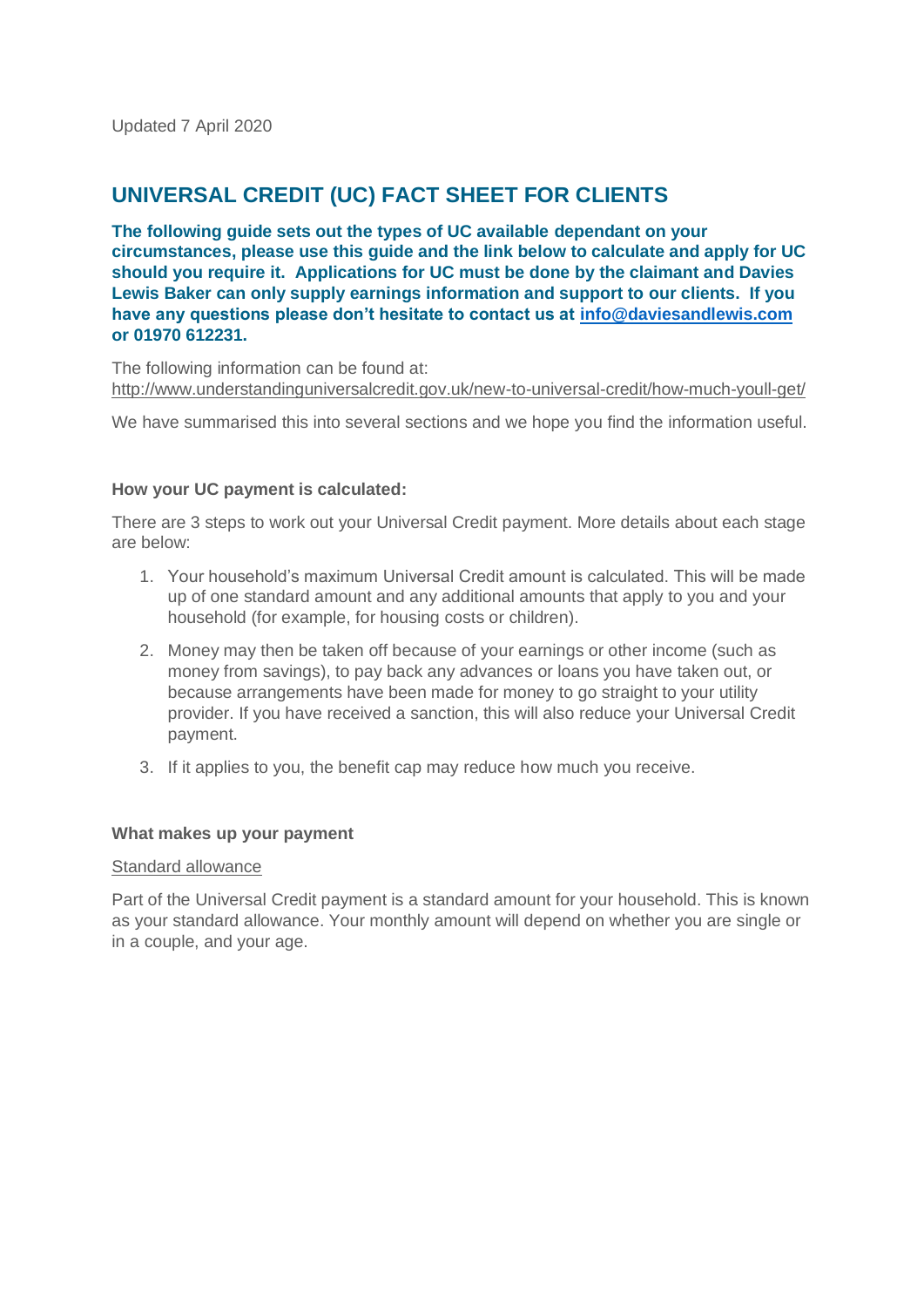| <b>Your circumstances</b>                       | <b>Monthly standard allowance</b> |
|-------------------------------------------------|-----------------------------------|
| Single and under 25                             | £342.72                           |
| Single and 25 or over                           | £409.89                           |
| In a couple and you're both under 25            | £488.59                           |
| In a couple and either of you are 25 or<br>over | £594.04                           |

## **Children and childcare**

Universal Credit can provide support to help with the costs of bringing up children. The amount you may be able to get is shown here, and there's more detail in the section on: [https://www.understandinguniversalcredit.gov.uk/new-to-universal-credit/children-and](https://www.understandinguniversalcredit.gov.uk/new-to-universal-credit/children-and-childcare/)[childcare/](https://www.understandinguniversalcredit.gov.uk/new-to-universal-credit/children-and-childcare/)

## **Child amount:**

If you are responsible for a child (or children) who normally lives with you, you may qualify for the child amount:

| Number of children    | <b>Extra monthly amount</b>                                                   |
|-----------------------|-------------------------------------------------------------------------------|
| For your first child  | £281.25 (born before 6 April 2017)<br>£235.83 (born on or after 6 April 2017) |
| For your second child | £235.83 per child                                                             |

## Disabled child amount

You may get extra money if your dependent child is disabled. This Disabled Child Addition is paid at either a higher rate or a lower rate.

To qualify for the lower rate your child must be:

- entitled to Disability Living Allowance, or
- entitled to Personal Independence Payment (for a child over 16)

To qualify for the higher rate your child must be:

- entitled to Disability Living Allowance (higher rate care component)
- entitled to Personal Independence Payment (enhanced rate) (for a child over 16), or
- registered blind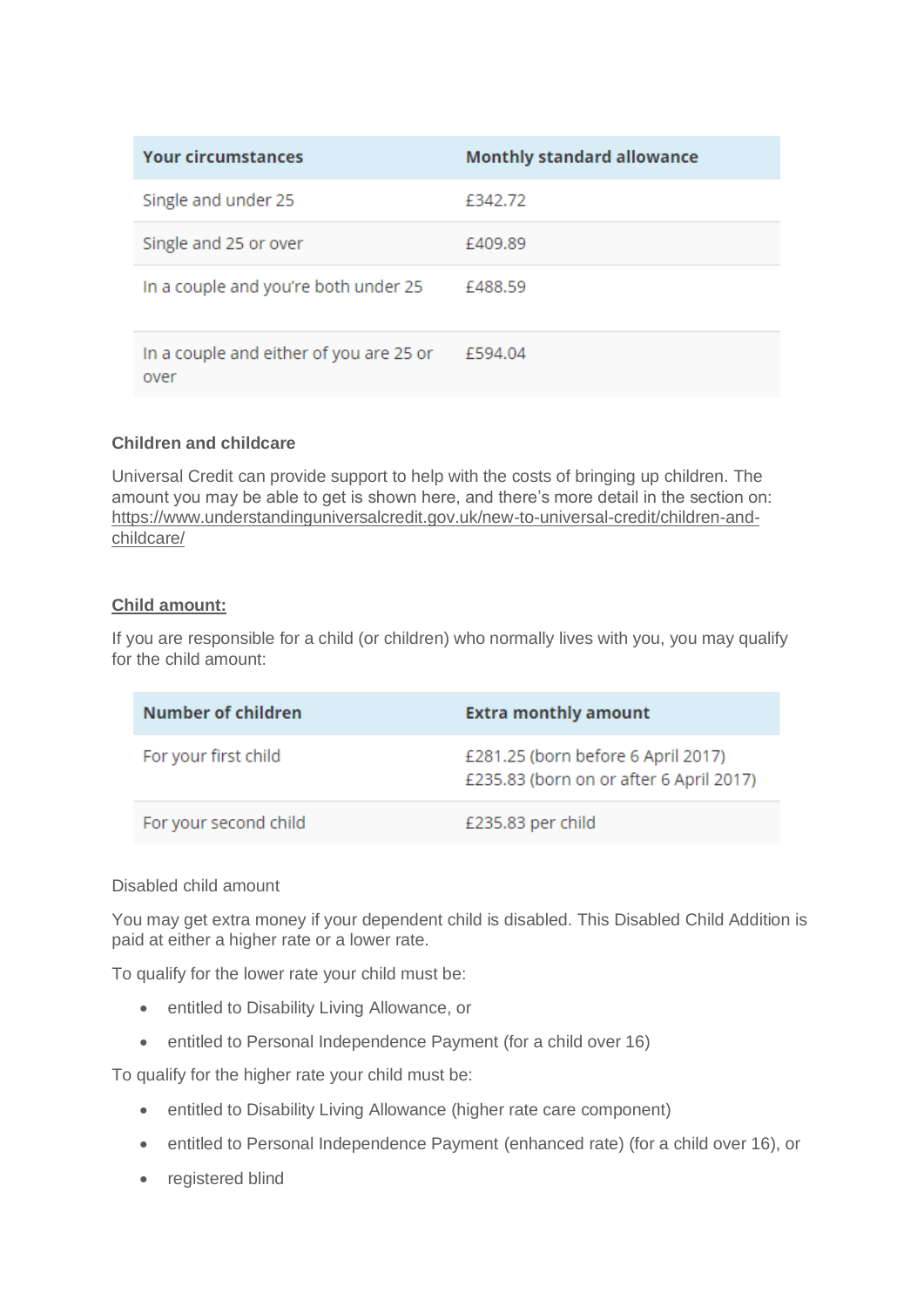You can still receive a disabled child addition for a third or subsequent child, even if you do not get the basic child amount.

| Rate        | <b>Extra monthly amount</b> |
|-------------|-----------------------------|
| Lower rate  | £128.25 per child           |
| Higher rate | £400.29 per child           |

# **Childcare costs**

If you are a working parent, Universal Credit can help you with the costs of childcare & no matter how many hours you work.

| Number of children     | <b>Maximum monthly amount</b> |
|------------------------|-------------------------------|
| For one child          | £646.35                       |
| For 2 or more children | £1108.04                      |

# **Carer's amount**

You can get an additional amount if you are caring for a severely disabled person for at least 35 hours a week. You do not need to be in receipt of Carer's Allowance. If you make a joint claim, both of you can get a carer's amount as long as you are not caring for the same severely disabled person.

If you or your partner get Carer's Allowance, your Universal Credit payment will be reduced by £1 for every £1 you receive from Carer's Allowance.

If you are entitled to both the carer's amount and the 'limited capability for work' or 'limited capability for work and work-related activity' amount (see below for more information), you won't receive both. Instead you will receive the larger amount.

| <b>Your circumstances</b>         | <b>Extra monthly amount</b> |
|-----------------------------------|-----------------------------|
| If you care for a disabled person | £162.92                     |

## **Limited capability for work amount**

If you have a condition that means you aren't able to look for work now but can prepare for work with the aim of working at some time in the future, you won't usually be able to get any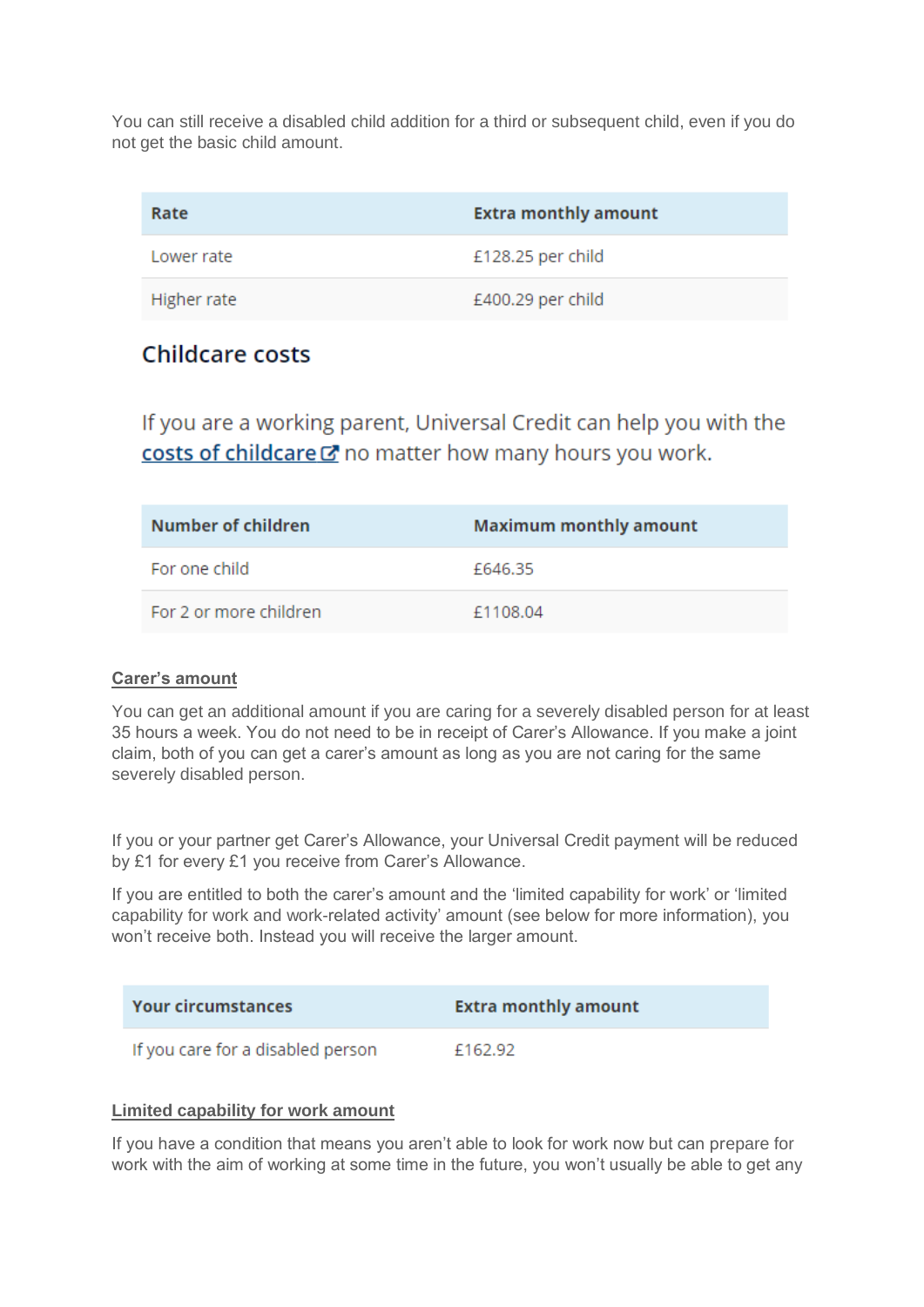additional amounts of Universal Credit due to sickness or disability. However, you may get an additional amount if:

- you have been assessed previously as having limited capability for work
- you were receiving a benefit because of that condition before 3 April 2017
- you still have that condition

| <b>Your circumstances</b>                                                                                                                                                         | <b>Extra monthly amount</b> |
|-----------------------------------------------------------------------------------------------------------------------------------------------------------------------------------|-----------------------------|
| If you were assessed as having limited<br>capability for work, were receiving a<br>benefit because of that condition<br>before 3 April 2017, and you still have<br>that condition | £128.25                     |

## **Limited capability for work and work-related activity amount**

You can get an additional amount if you have a health condition or disability that affects your ability to carry out work-related activity. This is assessed through a Work Capability Assessment, see: [https://www.understandinguniversalcredit.gov.uk/new-to-universal](https://www.understandinguniversalcredit.gov.uk/new-to-universal-credit/health-conditions-or-disabilities/)[credit/health-conditions-or-disabilities/](https://www.understandinguniversalcredit.gov.uk/new-to-universal-credit/health-conditions-or-disabilities/)

If you are making a joint claim and you both are entitled to this addition, your payment will only include one amount.

You may have to wait 3 months for your limited capability for work and work-related activity amount to be added to your Universal Credit payment. There are instances where it can be added on straight away, such as if you were entitled to Employment and Support Allowance immediately prior to your Universal Credit claim.

| <b>Your circumstances</b>                                                                        | <b>Extra monthly amount</b> |
|--------------------------------------------------------------------------------------------------|-----------------------------|
| If you have been assessed as having<br>limited capability for work and work-<br>related activity | £341.92                     |

If you're terminally ill you may get extra money from Universal Credit.

Find out more about how Universal Credit can help people with heart conditions or disabilities:

[https://www.understandinguniversalcredit.gov.uk/new-to-universal-credit/health-conditions](https://www.understandinguniversalcredit.gov.uk/new-to-universal-credit/health-conditions-or-disabilities/)[or-disabilities/](https://www.understandinguniversalcredit.gov.uk/new-to-universal-credit/health-conditions-or-disabilities/)

## **Housing costs**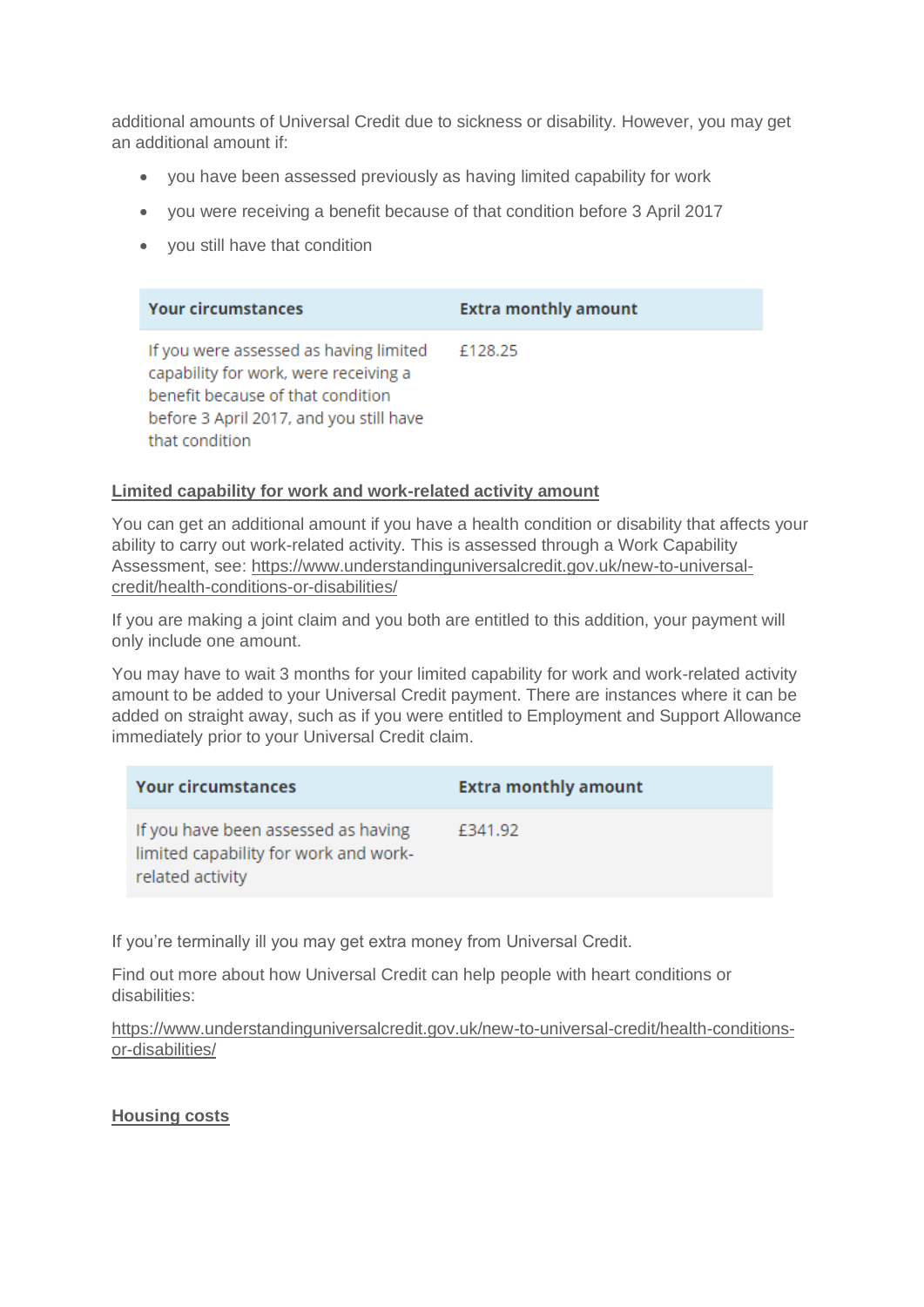If you and/or your partner are responsible for paying rent (including some service charges) for the home you live in, or if you have a mortgage, Universal Credit may provide help towards the cost.

If you receive help towards housing costs it will be paid as part of your Universal Credit payment. It is your responsibility to make sure you pay your rent and other housing costs to your landlord in full.

If you are having trouble managing your money, or if you live in Scotland, you can ask to have your housing costs paid straight to your landlord. See:

<https://www.understandinguniversalcredit.gov.uk/already-claimed/helpline/>

# **Contacting Universal Credit:**

Use your online Universal Credit account to get in touch with the Department for Work and Pensions. Sign into your Universal Credit account: [https://www.gov.uk/sign-in-universal](https://www.gov.uk/sign-in-universal-credit)[credit](https://www.gov.uk/sign-in-universal-credit)

You can call the Universal Credit helpline to get help making your claim online or if you need help applying for an advance payment.

- Telephone: 0800 328 5644
- Textphone: 0800 328 1344
- Welsh language: 0800 328 1744
- Monday to Friday, 8am to 6pm

**There are large queues to get through just now, so it is a case of patience and perseverance.** 

# **Earnings and other income**

Other money coming into your household will be taken into account when working out your Universal Credit payment. This includes your earnings, any capital you have and any other sources of income (such as from a retirement pension).

# **Earnings**

You may still be able to receive Universal Credit payments when you start work or increase your earnings. Your Universal Credit payments will adjust automatically if your earnings change, meaning you have the flexibility to take on part-time or short-term work.

As your earnings increase, your Universal Credit amount will go down, depending on your circumstances. For more information see:

[https://www.understandinguniversalcredit.gov.uk/new-to-universal-credit/universal-credit](https://www.understandinguniversalcredit.gov.uk/new-to-universal-credit/universal-credit-and-work/)[and-work/](https://www.understandinguniversalcredit.gov.uk/new-to-universal-credit/universal-credit-and-work/)

If you are part of a couple and have a joint award, then both your earnings will be used to calculate your Universal Credit payment.

# **Capital**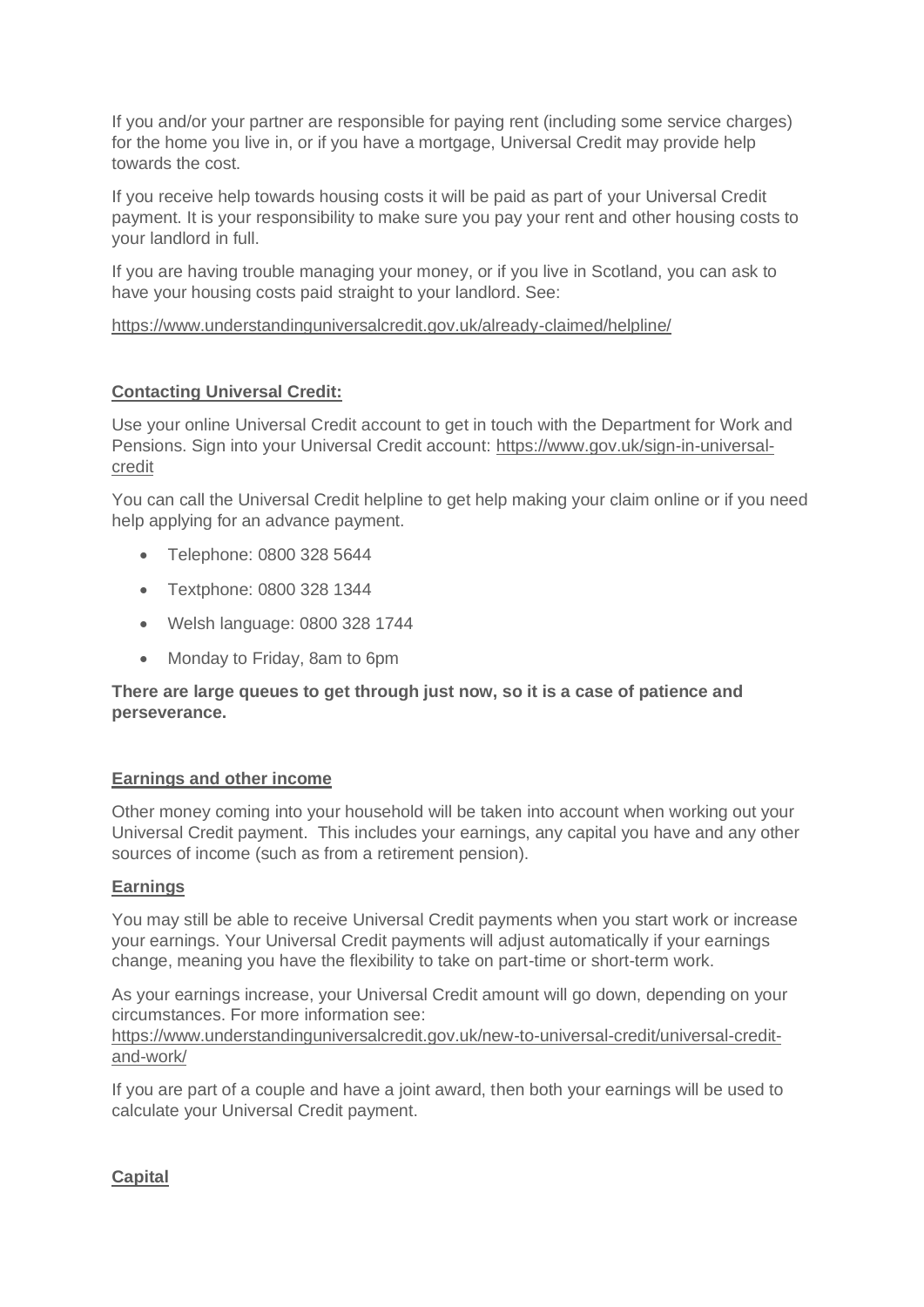Capital is something that could be a source of income. This includes:

- savings, such as those in a bank or building society
- investments such as Bonds or ISAs
- property that you may own or part own (other than the house you live in)

When you claim Universal Credit, you will need to declare all of your capital. If your capital is worth more than £16,000 you will not be entitled to claim Universal Credit. If you are in a couple but have to make a claim as a single person, your partner's capital/savings will still be taken into account.

Here's how the amount of capital you have will affect your Universal Credit claim:



- Any capital/savings you have under £6,000 is ignored.
- Any capital/savings you have worth between  $£6,000$  and  $£16,000$  is treated as if it gives you a monthly income of £4.35 for each £250, or part of £250, regardless of whether it does or not. So, if you have £6,300 in a savings account, £6,000 of it will be ignored and the other £300 will be treated as giving you a monthly income of £8.70.
- If you have capital/savings worth more than £16,000 you will not be entitled to Universal Credit. This is the same if you are a single claimant or are making a claim as a couple.

# **Other money coming into your household**

This means any other money that you may receive, for example, from a pension or other benefits.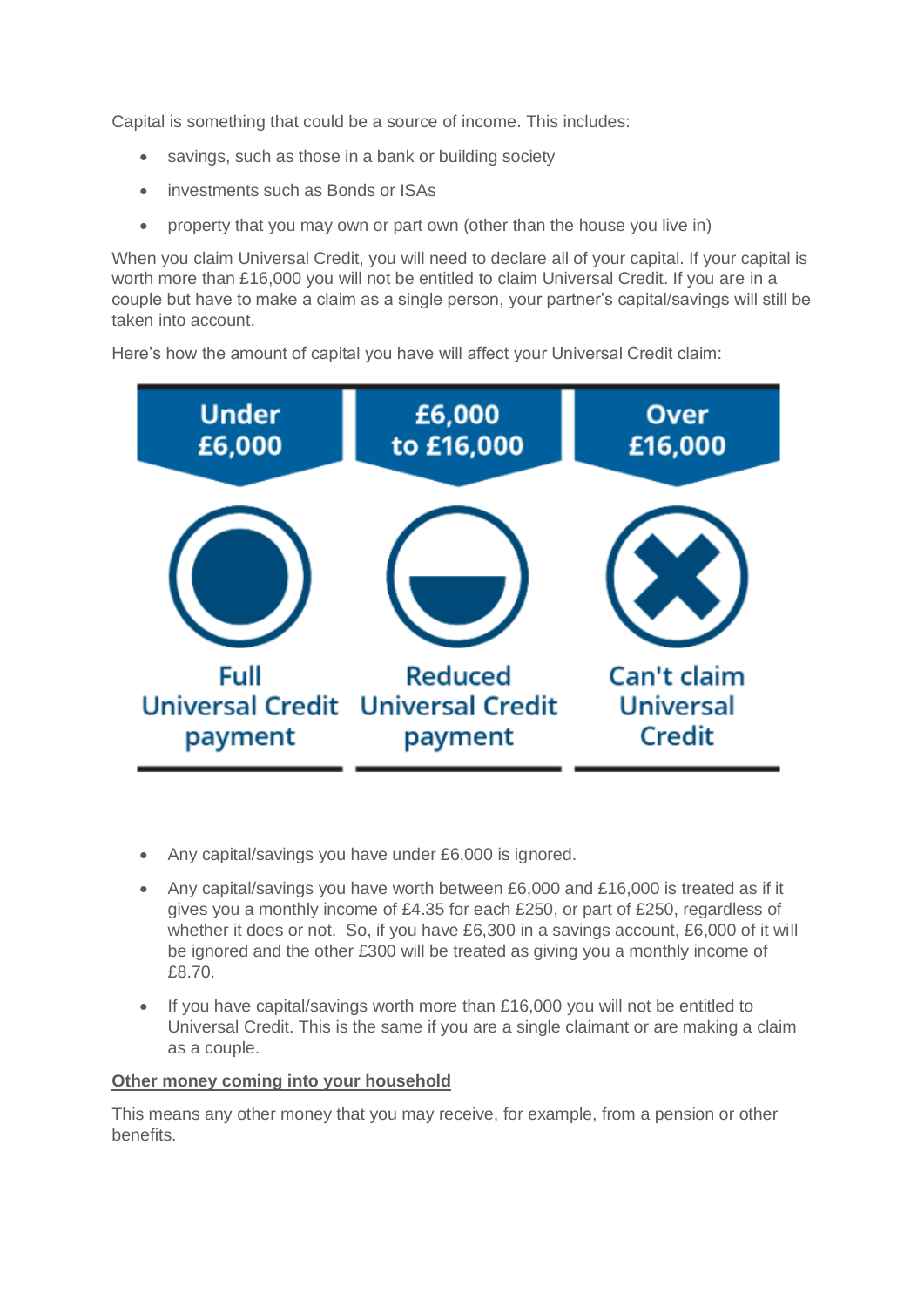When you claim Universal Credit, you need to tell us about your income from other sources as this could affect the amount of Universal Credit you receive. These include:

- Retirement pension income
- Maintenance payments
- Student income
- Any other income which is taxable

You can be getting other benefits and also receive Universal Credit at the same time. For every £1 you receive from them, your Universal Credit payment will be reduced by £1. These include:

- Carer's Allowance
- Incapacity Benefit
- Maternity Allowance
- New style Employment and Support Allowance
- New style Jobseeker's Allowance

When working out your Universal Credit, there are some other benefits that aren't taken into account. These include:

- Child Benefit
- Disability Living Allowance
- Personal Independence Payment
- war pensions

More information is available at:<https://www.gov.uk/universal-credit/what-youll-get>

## **Deductions**

Money may be taken out of your Universal Credit payment:

- to pay back any advances or loans you have taken out
- to pay back any debt or overpayment on other benefits
- to pay your utility bills direct to the provider
- for child maintenance payments

The maximum amount of money that can normally be taken out of your payment for these reasons is 30% of your standard allowance.

Your payment may also be reduced if you have received a sanction. See: <https://www.understandinguniversalcredit.gov.uk/already-claimed/sanctions/>

This can be up to 100% of your standard allowance if you are claiming on your own, or up to 50% of the standard allowance for each member of a couple.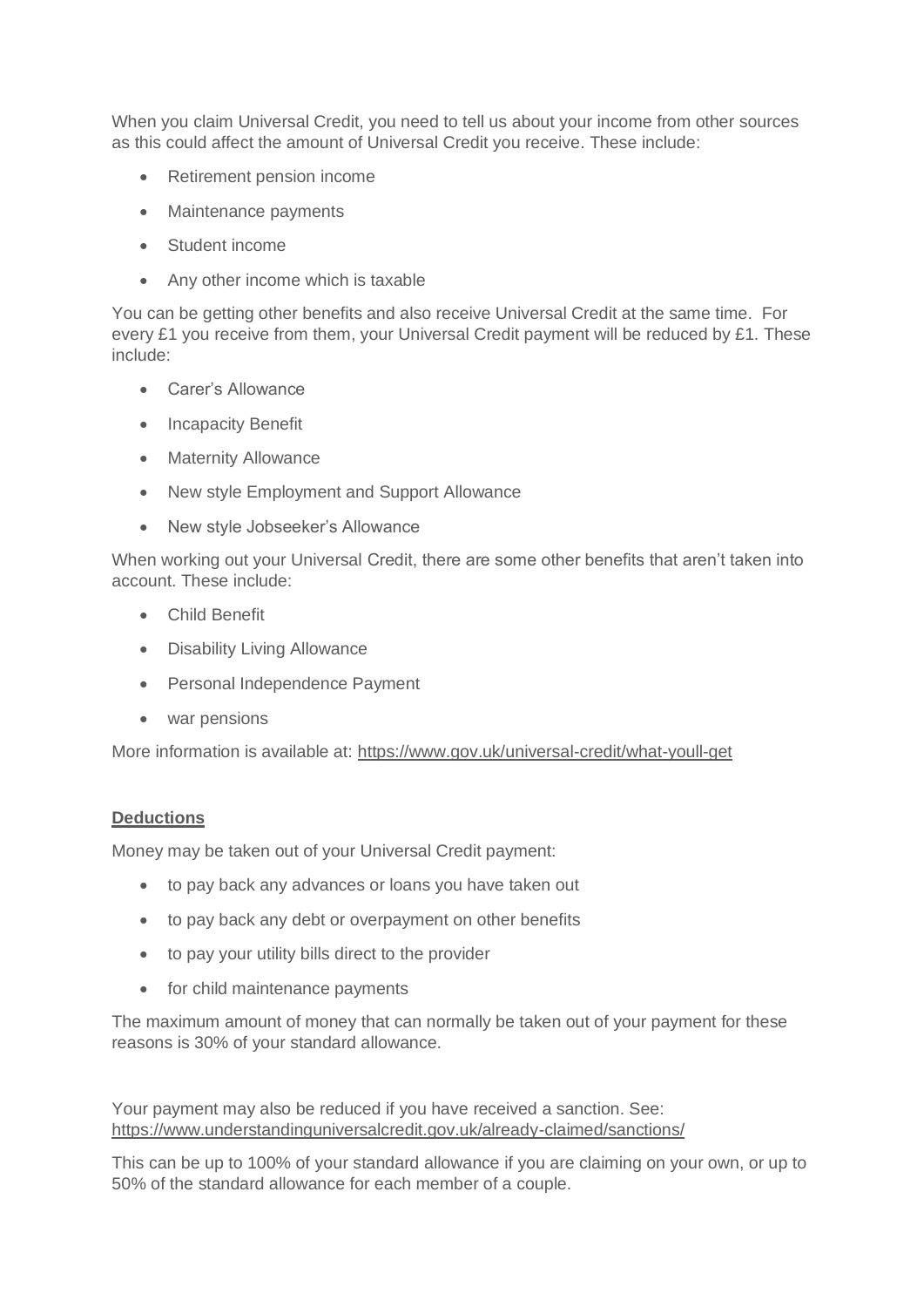If you used to claim tax credits and you received an overpayment, this debt will be carried over to Universal Credit. Your Universal Credit payments will be reduced until the overpayment has been paid back.

Read more about debts and deductions that can be taken from Universal Credit payments: [https://www.gov.uk/guidance/universal-credit-debt-and-deductions-that-can-be-taken-from](https://www.gov.uk/guidance/universal-credit-debt-and-deductions-that-can-be-taken-from-payments)[payments](https://www.gov.uk/guidance/universal-credit-debt-and-deductions-that-can-be-taken-from-payments)

## **Benefit cap**

There's a limit on the total amount of benefit that most people aged 16 to 64 can get. This is called the benefit cap, and how much it is depending on your circumstances.

If you live outside Greater London (See: [https://directory.londoncouncils.gov.uk/\)](https://directory.londoncouncils.gov.uk/)

| <b>Your circumstances</b>                                                   | <b>Benefit cap</b>                |
|-----------------------------------------------------------------------------|-----------------------------------|
| Single and you don't have children, or<br>your children don't live with you | £257.69 per week (£13,400 a year) |
| Single and your children live with you                                      | £384.62 per week (£20,000 a year) |
| In a couple, whether your children live<br>with you or not                  | £384.62 per week (£20,000 a year) |

If you live in Greater London:

| <b>Your circumstances</b>                                                   | <b>Benefit cap</b>                |
|-----------------------------------------------------------------------------|-----------------------------------|
| Single and you don't have children, or<br>your children don't live with you | £296.35 per week (£15,410 a year) |
| Single and your children live with you                                      | £442.31 per week (£23,000 a year) |
| In a couple, whether your children live<br>with you or not                  | £442.31 per week (£23,000 a year) |

Help towards the cost of supported or sheltered accommodation isn't counted when working out the total amount of benefit you receive.

If you are already claiming benefits and are likely to be affected by the benefit cap rules, you will already have been notified and offered support from a work coach to help you prepare for it.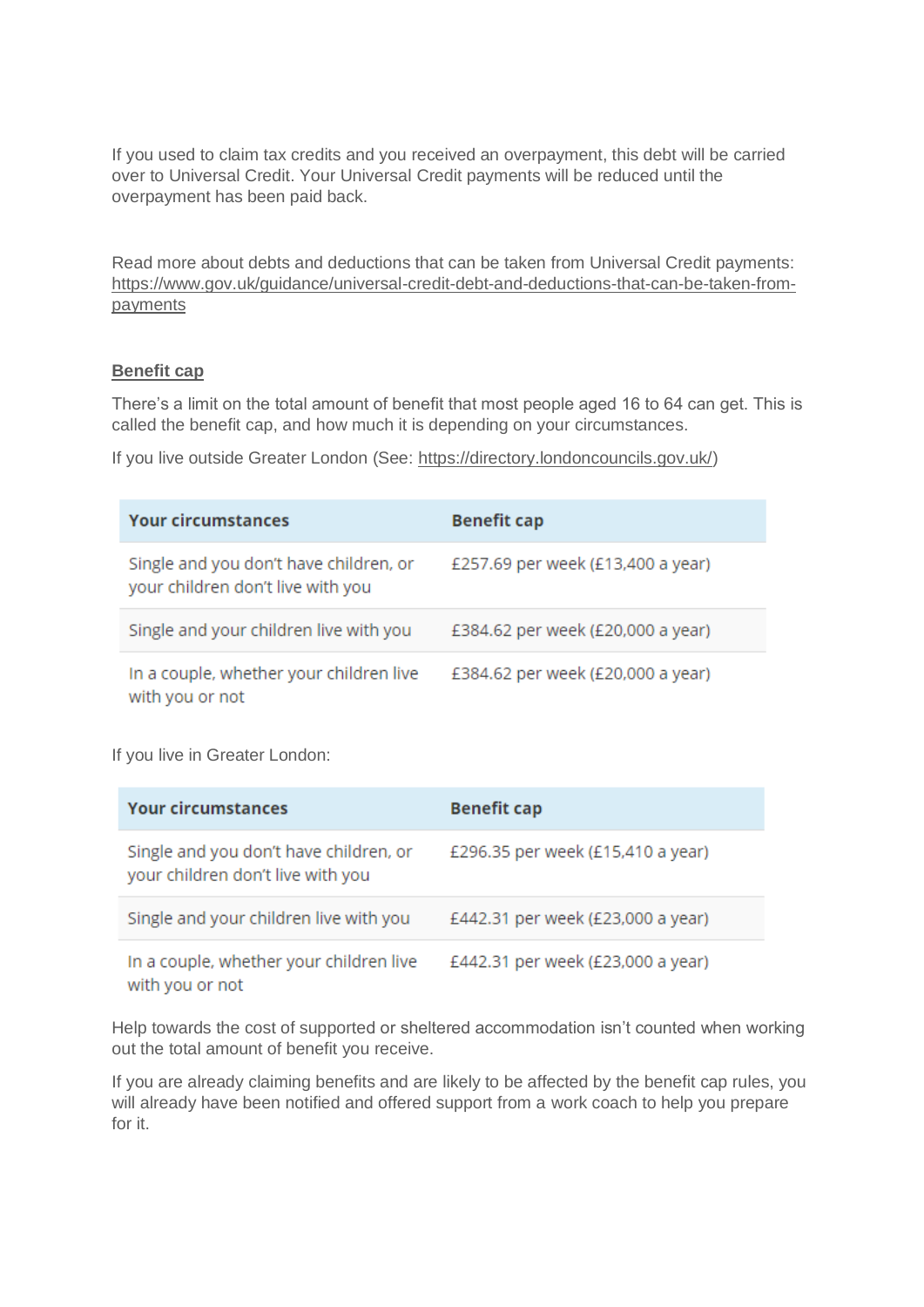The benefit cap will not apply to some people – for example, if you or your partner work more than a certain number of hours per week. Find out more about the benefit cap: <https://www.gov.uk/benefit-cap>

## **GETTING PAID**

Universal Credit is a single payment that is paid monthly, although you may have to wait for around 5 weeks for your first payment. You may be able to get a Universal Credit advance if you are unable to manage during this period:

[https://www.understandinguniversalcredit.gov.uk/new-to-universal-credit/help-with](https://www.understandinguniversalcredit.gov.uk/new-to-universal-credit/help-with-managing-your-money/)[managing-your-money/](https://www.understandinguniversalcredit.gov.uk/new-to-universal-credit/help-with-managing-your-money/)

If you are having trouble managing your money you may be able to be paid more frequently, such as twice a month.

Your Universal Credit payment is normally paid directly into an account in your name, such as a bank, building society or credit union account. This will need to be a current account, not a savings account. If you don't have one, the Money Advice Service website can help you choose the account that's right for you.

If you are part of a couple, living in the same household, and both of you are claiming Universal Credit, you will receive one monthly household payment. In exceptional circumstances a Universal Credit payment can be divided between 2 members of a household. This is known as a split payment. Contact Universal Credit or talk to your work coach to find out more.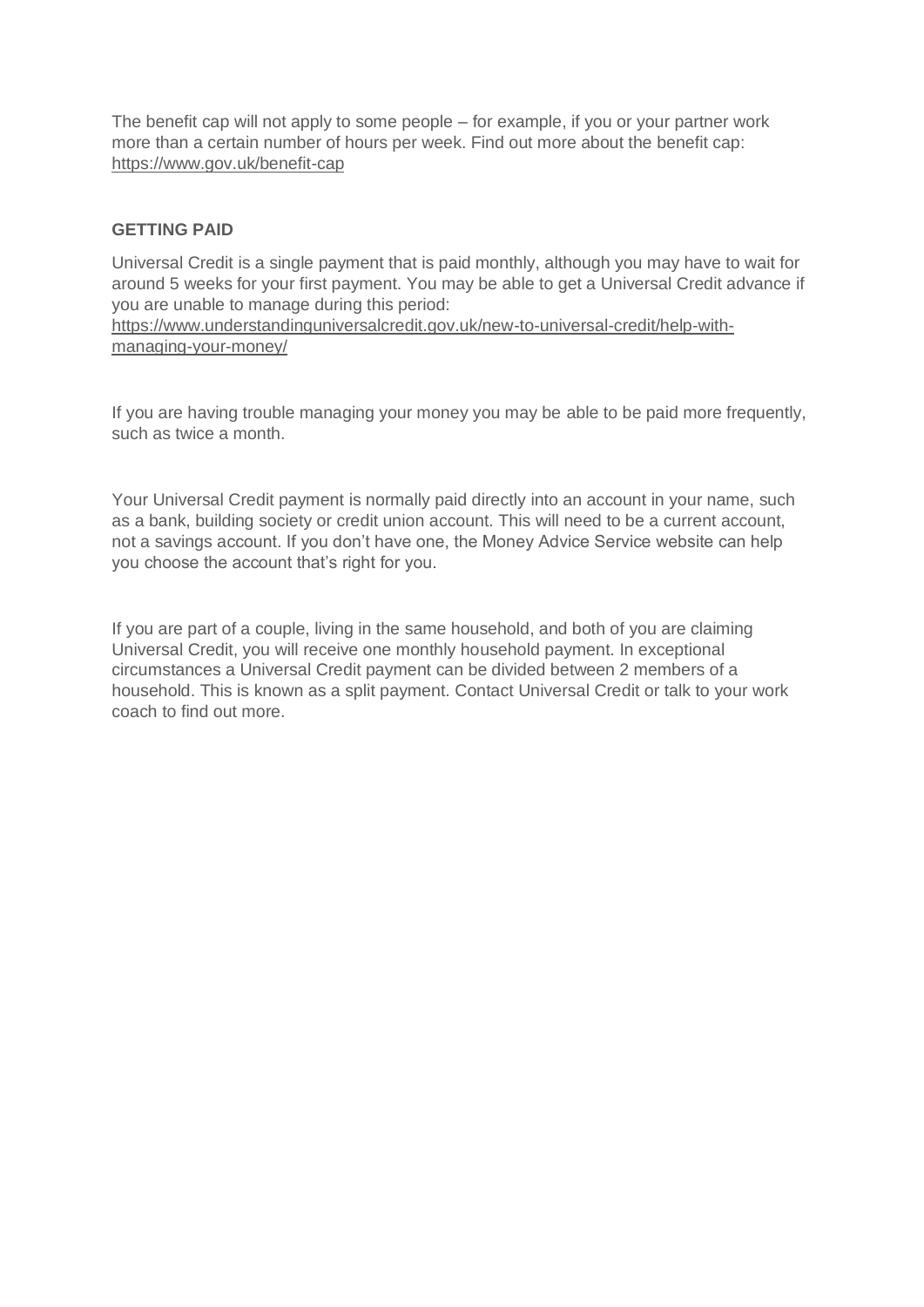You'll be able to view your payment details in your online Universal Credit account.



## **Assessment periods**

Universal Credit is assessed and paid in arrears, on a monthly basis and in a single payment. Your personal circumstances will be assessed to work out the amount of Universal Credit you will get.

Your first assessment period will start on the date that you make your claim. The assessment period will last one calendar month.

You will usually receive your first payment 7 days after the end of your first assessment period. Universal Credit will then be paid on the same date each month. Your normal pay day will be fixed at 7 days after the end of your assessment period.

If your pay day is on a weekend or bank holiday you will receive your payment earlier – usually on the last working day before that weekend or bank holiday. If that would mean there is not enough time between the end of your assessment period and the day you are paid, the Department for Work and Pensions will take action to make sure you receive your payment on time.

The amount you get will not change to take account of different numbers of days in a month.

If your payment date is on the 29th, 30th or 31st of a month and the current month has fewer days, you will be paid on the last day of the month.

# **Example of an assessment period**

The date of your new claim is 1 September.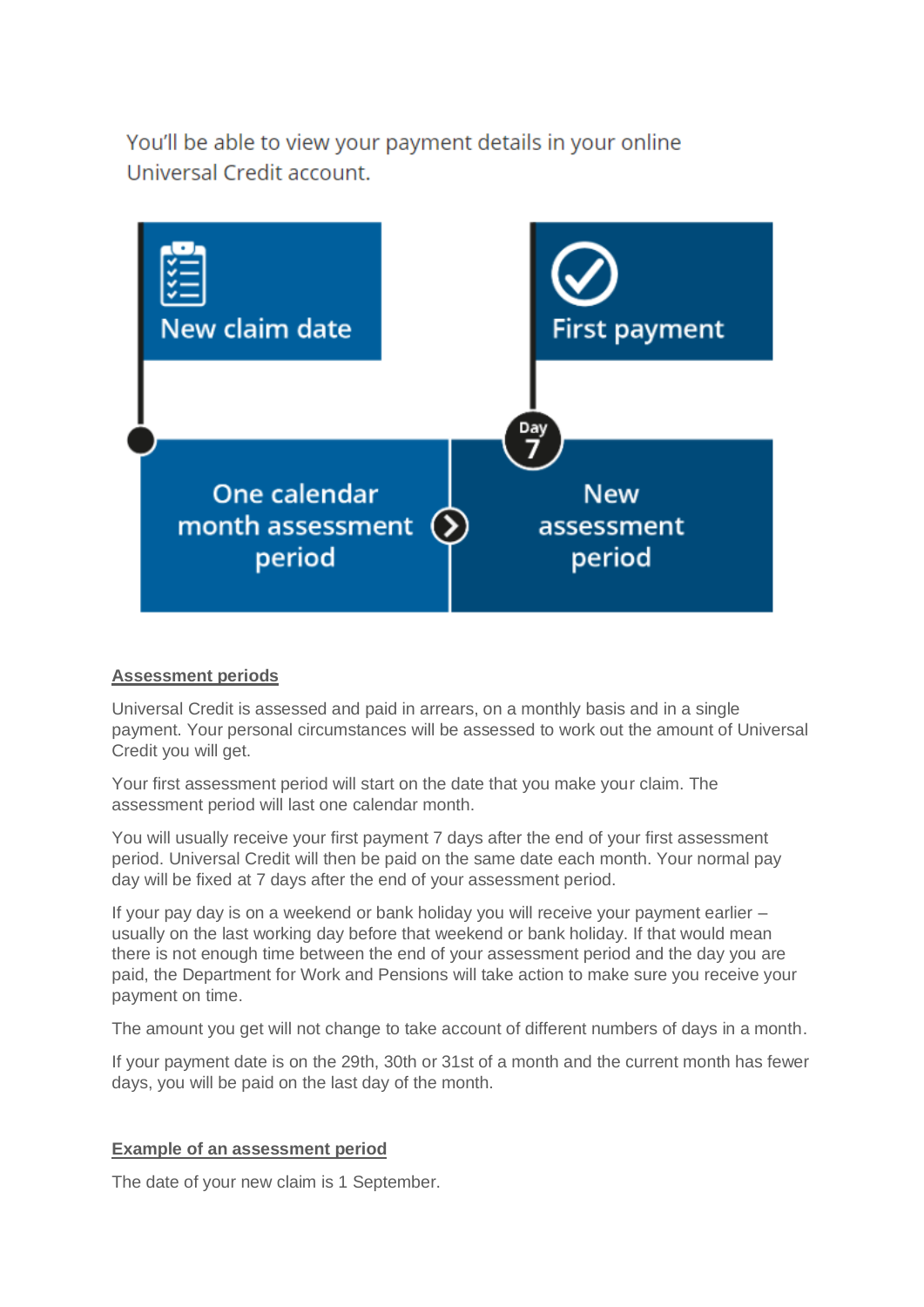Your first assessment period starts on 1 September.

Your assessment period then runs for a complete calendar month from 1 September to 30 September, with a new assessment period beginning on 1 October.

You will receive your first payment on 7 October. You will receive your Universal Credit payment on the 7th of each month after that.

Changes in your circumstances during an assessment period may change your payment.

## **If you live in Scotland**

If you're making a new claim and live in Scotland you'll be asked if you want to get paid once or twice a month. You'll be asked about this after you've received your first payment.

If you're paid twice a month your first payment will be for a full month. You'll get the first half of your second month's payment a month after this. The second half will be paid 15 days later. This means there will be about a month and a half between your first payment and the full amount for your second month.

After this, you'll be paid twice a month.

If you live in Scotland and are already claiming Universal Credit, you can ask to be paid twice a month. Ask your work coach, use your journal or call the helpline for more information.

#### **Example of payment dates in Scotland**

You get your first payment on 14 December. This payment is for a full month.

If you're paid twice a month, you get half of your second payment on 14 January and the other half on 29 January.

You get paid on the 14th and 29th of each month after that.

## **HELP WITH MANAGING YOUR MONEY**

#### **Advances**

If you have made a Universal Credit claim but are unable to manage until your first payment, you may be able to get a Universal Credit advance.

The amount you can borrow will be up to your first estimated Universal Credit monthly payment.

You will need to pay back your advance a bit at a time from your future Universal Credit payments. You will usually pay your advance back over a 12 month period.

To apply for an advance payment, you'll need to:

- let the Department for Work and Pensions know why you need the advance
- provide your bank details so that the money can be paid if an advance is agreed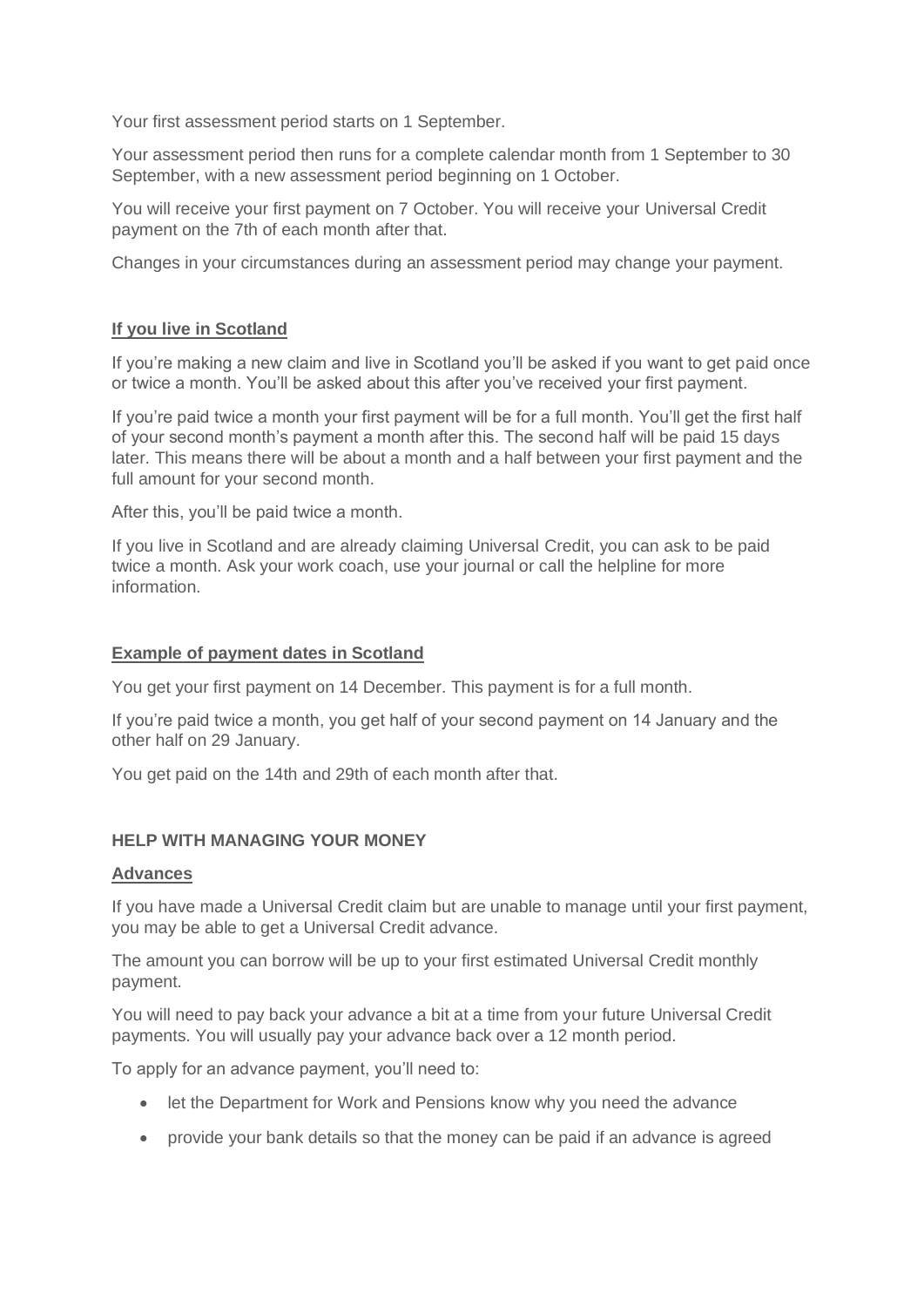- have had your identity checked at the jobcentre (unless you are affected by coronavirus)
- show that you can pay it back
- agree to pay it back

You will usually be told if you can get an advance on the same day that you apply for it.

You can apply for an advance payment in your online account. You can also call the Universal Credit helpline or speak to your work coach.

You can only apply for an advance online if you are within your first Universal Credit assessment period and you have had an interview at the jobcentre. However, if you are affected by coronavirus you can receive up to a month's advance up-front without physically attending a jobcentre.

You may be able to get an advance after your first assessment period if you have had a change of circumstances that means you will get a larger Universal Credit payment, but you haven't yet received that increased amount. If you are in this situation you can apply for an advance by calling the helpline:

- Telephone: 0800 328 5644
- Textphone: 0800 328 1344
- Welsh language: 0800 328 1744
- Monday to Friday, 8am to 6pm

## **Managing your money**

Universal Credit is paid as a single monthly payment. It will usually be up to you to pay your rent and bills for the month using this money.

You may be used to managing your money on a monthly basis, but if not you will need to make sure you can pay all your bills from this single payment. In most cases this will include paying your own rent and other housing costs.

## **Budgeting support**

A range of support services are available to help you budget. You can talk to your work coach about the type of help you might need. Options could include an online service, advice sessions by phone, or face-to-face support.

See online money manager: **[https://www.moneyadviceservice.org.uk/en/tools/money](https://www.moneyadviceservice.org.uk/en/tools/money-manager)[manager](https://www.moneyadviceservice.org.uk/en/tools/money-manager)**

## **Alternative Payment Arrangements**

If you are having trouble managing your money whilst on Universal Credit you may be able to use an Alternative Payment Arrangement. These are changes to the way that Universal Credit is paid that can help you to pay your bills and living costs.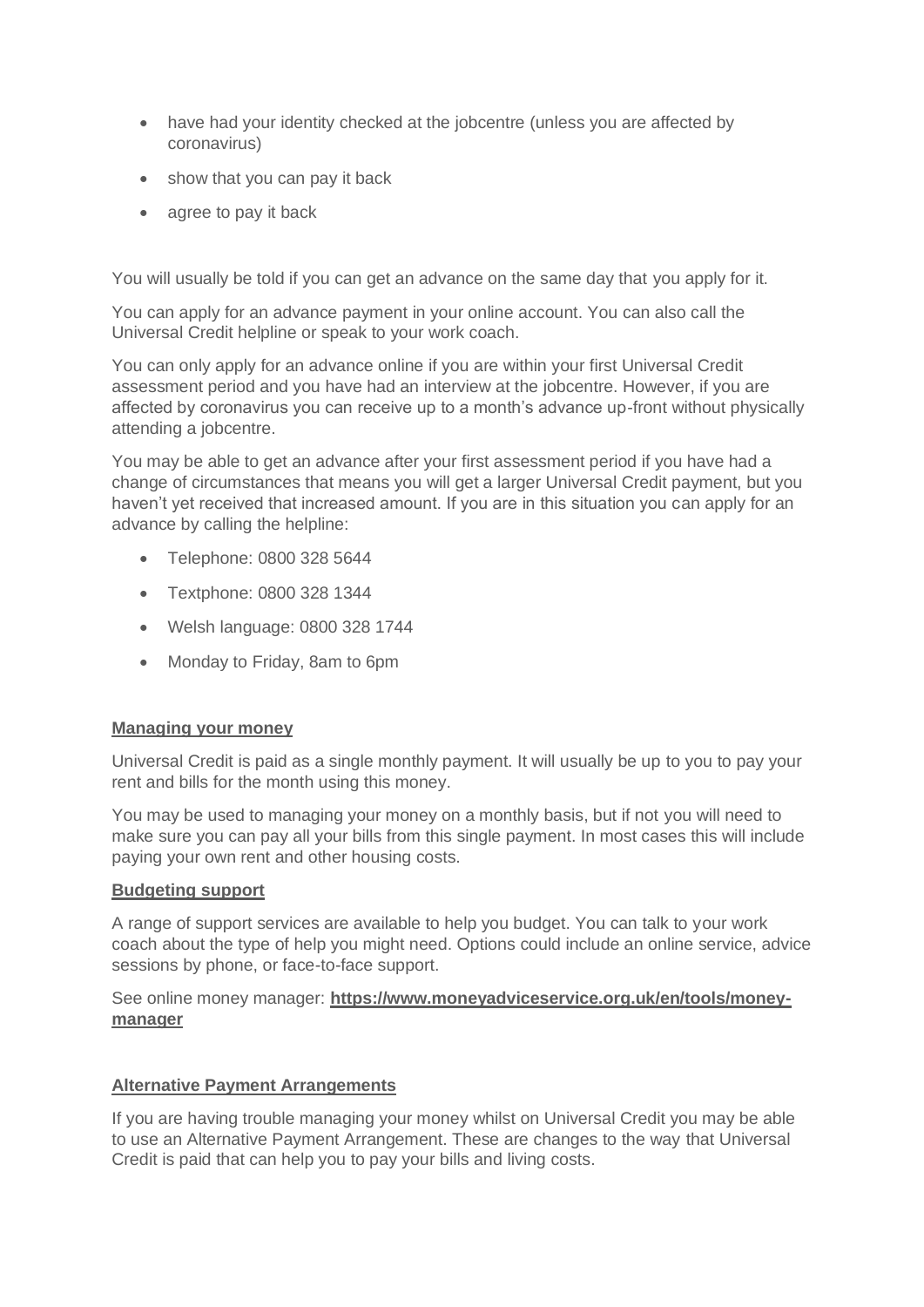

Alternative Payment Arrangements can be one or more of:

- Universal Credit housing costs paid straight to your landlord
- more frequent payments, such as twice a month
- payments split and paid into 2 bank accounts instead of one

Alternative Payment Arrangements are kept under review to make sure they are providing the right support. When one is agreed you may also be asked to take steps to help you manage your money, such as getting budgeting advice, and you will agree a review date. The purpose of that review is to decide if an Alternative Payment Arrangement is still the best approach for you.

You can ask for an Alternative Payment Arrangement at any time from your new claim interview onwards, although one can only be put in place following the end of your first assessment period. Speak to your work coach or contact the Department for Work and Pensions for more information:

<https://www.understandinguniversalcredit.gov.uk/already-claimed/helpline/>

# **YOUR RESPONSIBILITIES**

Universal Credit provides financial support. In return you will be expected to do certain things, depending on your circumstances.

## **Changes in your situation**

It is your responsibility to tell the Department for Work and Pensions about any changes in your situation, as these may mean changes to the amount of Universal Credit you receive or what is expected of you. Changes can include: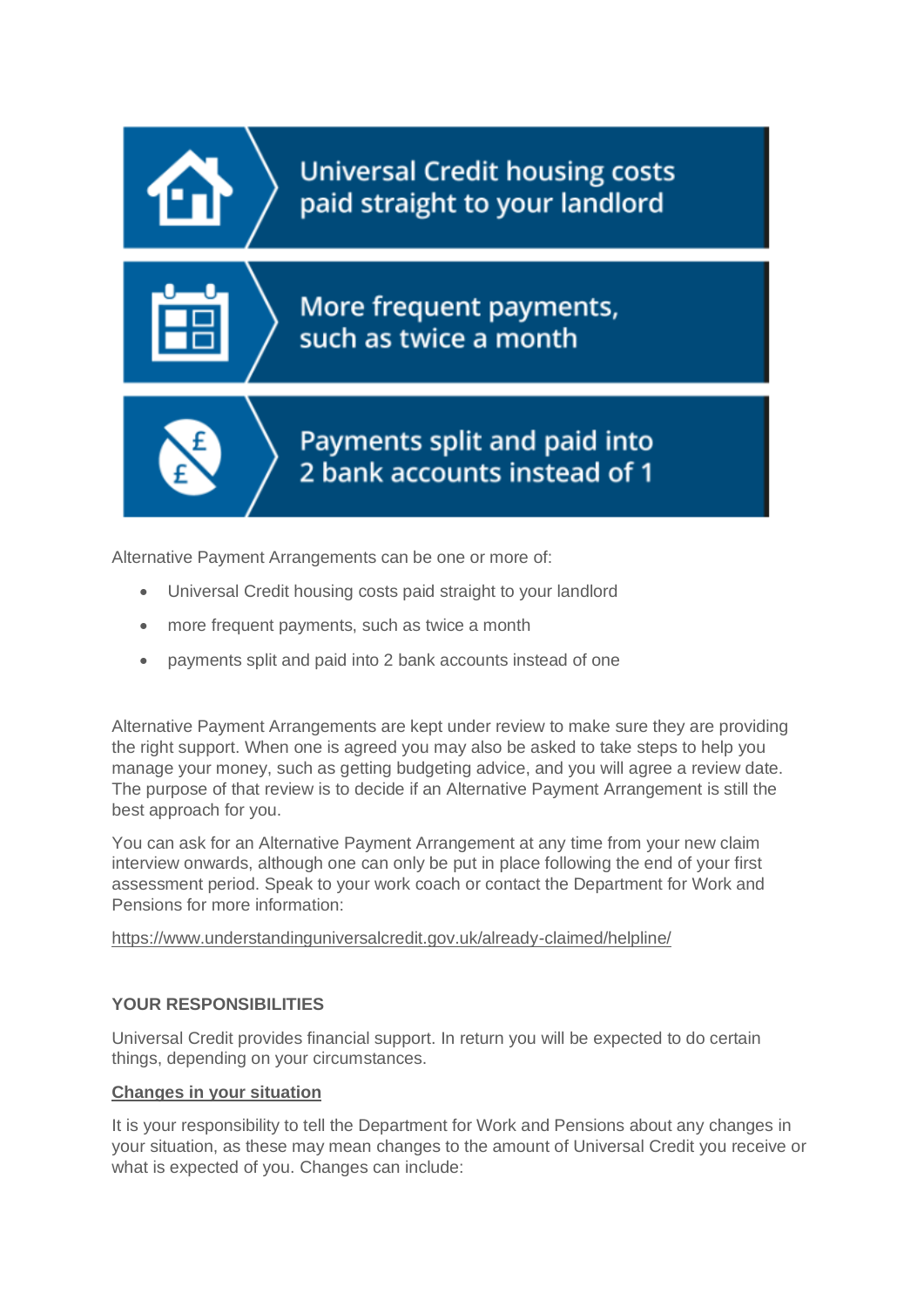- finding or finishing a job
- having or caring for a child
- a change to your address
- becoming ill
- a change in your health condition
- a change to your banking details
- your rent payments going up or down
- a partner joining or leaving the home you rent and live in

There may be other changes that are not listed here. If there are any changes in your situation talk to your work coach or contact Universal Credit to see if they will affect your payments or what you are expected to do.

These are often called changes of circumstances. For more information see: <https://www.gov.uk/universal-credit/changes-of-circumstances>

## **Preparing or looking for work**

What you are expected to do in return for receiving Universal Credit will depend on your personal circumstances. It will take into account things like caring responsibilities, or whether you are disabled or have a health condition.

With Universal Credit you usually get a work coach to help you if you are preparing for work, moving into work or looking to increase your earnings. They may continue to provide support and advice even when you start work, depending on your circumstances.

# **Your Claimant Commitment**

In most cases what you will do will be agreed during a conversation with your work coach at the jobcentre. What you and your work coach agree will then be written down in a Claimant Commitment. This will set out what you have agreed to do to:

- prepare for work
- look for work
- increase your earnings if you are already working

Your Claimant Commitment will be reviewed regularly and may be changed if your circumstances change. Each time it changes you will need to agree and accept a new Claimant Commitment.

If you claim Universal Credit as a couple, both of you will need to accept an individual Claimant Commitment.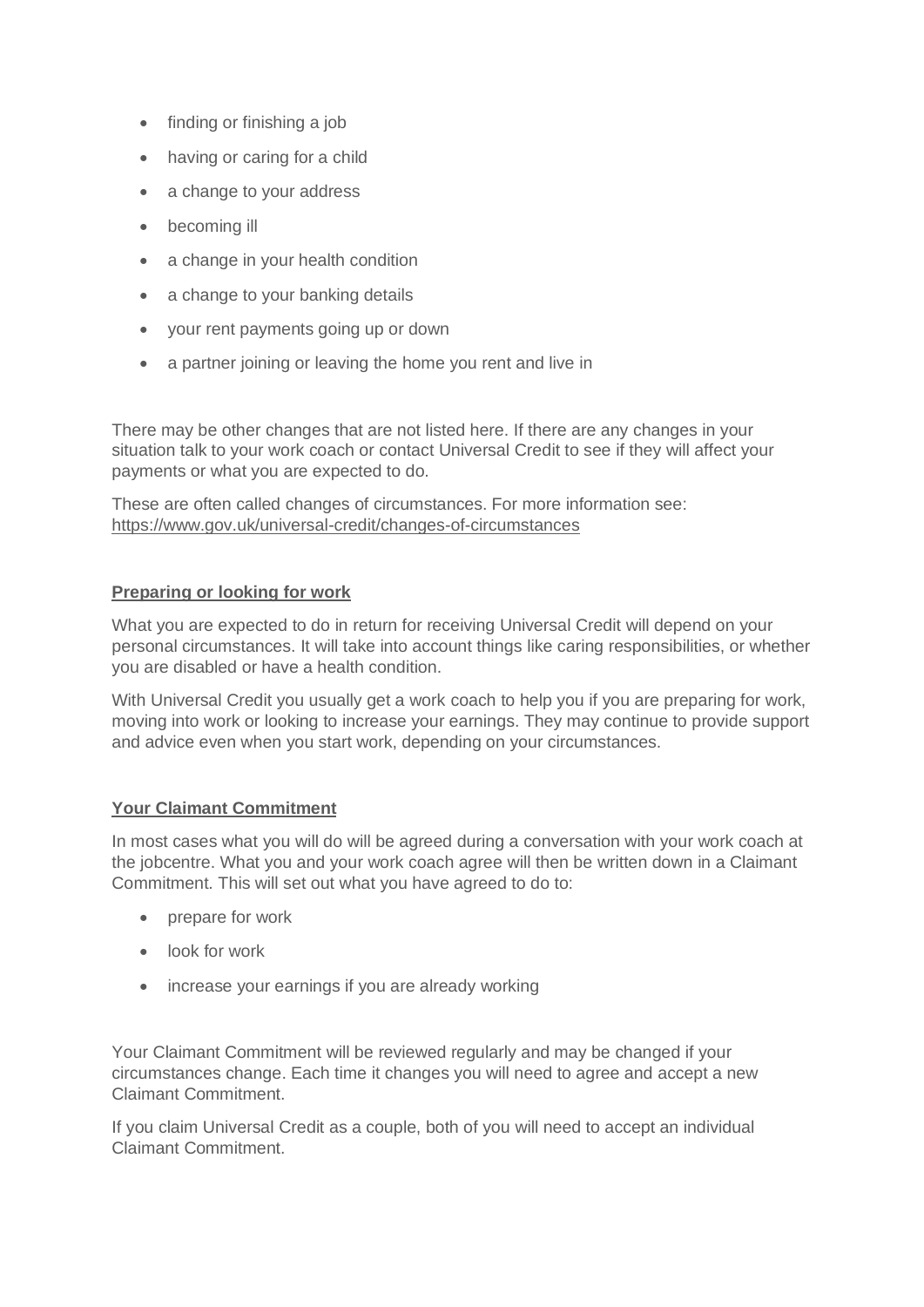For more information see: [https://www.gov.uk/government/publications/universal-credit-and](https://www.gov.uk/government/publications/universal-credit-and-your-claimant-commitment-quick-guide/universal-credit-and-your-claimant-commitment)[your-claimant-commitment-quick-guide/universal-credit-and-your-claimant-commitment](https://www.gov.uk/government/publications/universal-credit-and-your-claimant-commitment-quick-guide/universal-credit-and-your-claimant-commitment)

## **CORONAVIRUS**

People receiving benefits do not have to attend jobcentre appointments for three months, starting from Thursday 19 March 2020.

- People will continue to receive their benefits as normal, but all requirements to attend the jobcentre in person are suspended.
- People can still make applications for benefits online if they are eligible.
- You should not attend the jobcentre unless directed to do so for an exceptional purpose.

If you're already claiming Universal Credit and think you may have been affected by coronavirus, please contact your work coach as soon as possible.

## **UNIVERSAL CREDIT AND WORK**

You may still be able to receive Universal Credit payments when you start work or increase your earnings. You will continue to receive Universal Credit payments until you are earning enough to no longer get them. That amount will depend on your circumstances.

If your job ends and you are already getting Universal Credit, your next Universal Credit payment will be paid as normal.

## **How earnings affect your payments**

Your Universal Credit payments will adjust automatically if your earnings change. It doesn't matter how many hours you work, it's the actual earnings you receive that count.

If your circumstances mean that you don't have a Work Allowance, your Universal Credit payment will be reduced by 63p for every £1 you earn.

## **Work Allowance**

If you and/or your partner are in paid work you may be able to earn a certain amount before your Universal Credit payment starts to be affected. This is called a Work Allowance.

The Work Allowance only applies to you if:

- you have responsibility for one or more children (or qualifying young persons), or
- you or your partner have limited capability for work (a health condition or disability)

If neither of these circumstances apply to you, your Universal Credit payments will be affected as soon as you start earning money from paid work.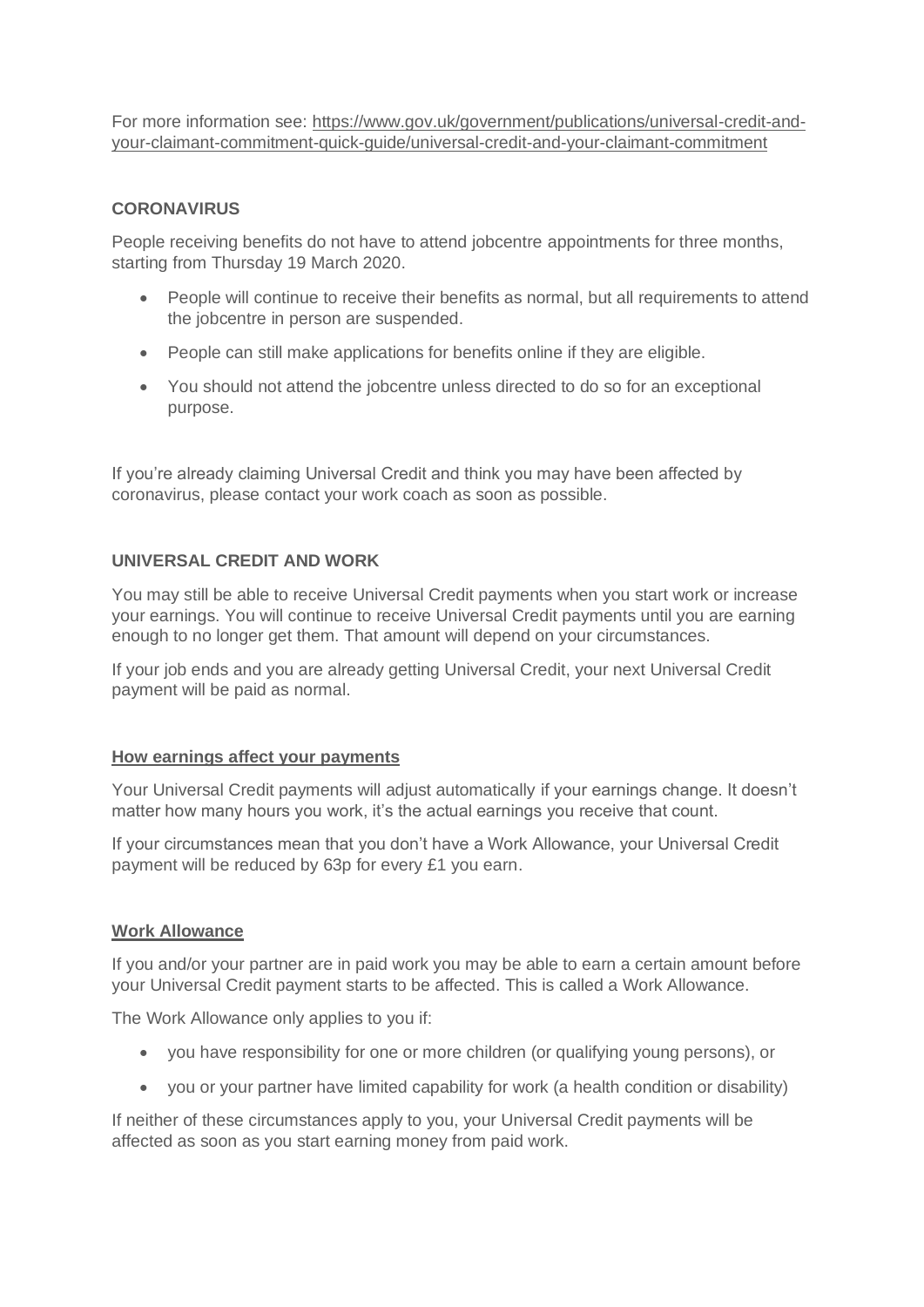There are 2 Work Allowance rates. Which one you get depends on whether your Universal Credit payment includes help with housing costs:

- If you receive money to help with housing costs your Work Allowance will be £287 per month
- If you do not receive money to help with housing costs your Work Allowance will be £503 per month



## **If you earn more than your Work Allowance**

If you earn more than your Work Allowance, your Universal Credit payment will be reduced. For every £1 you earn above your Work Allowance, your Universal Credit payment will be reduced by 63p. This means that your total income from earnings and Universal Credit will be more than you would have received from Universal Credit alone.

If your circumstances mean that you don't have a Work Allowance, your Universal Credit payment will be reduced by 63p for every £1 you earn.

If you are part of a couple and receive a joint Universal Credit payment, both your earnings will be used to calculate how much Universal Credit you get.

# **CHILDREN AND CHILDCARE**

## **Your children**

Your Universal Credit payment can include an amount to help with the costs of looking after your child or children.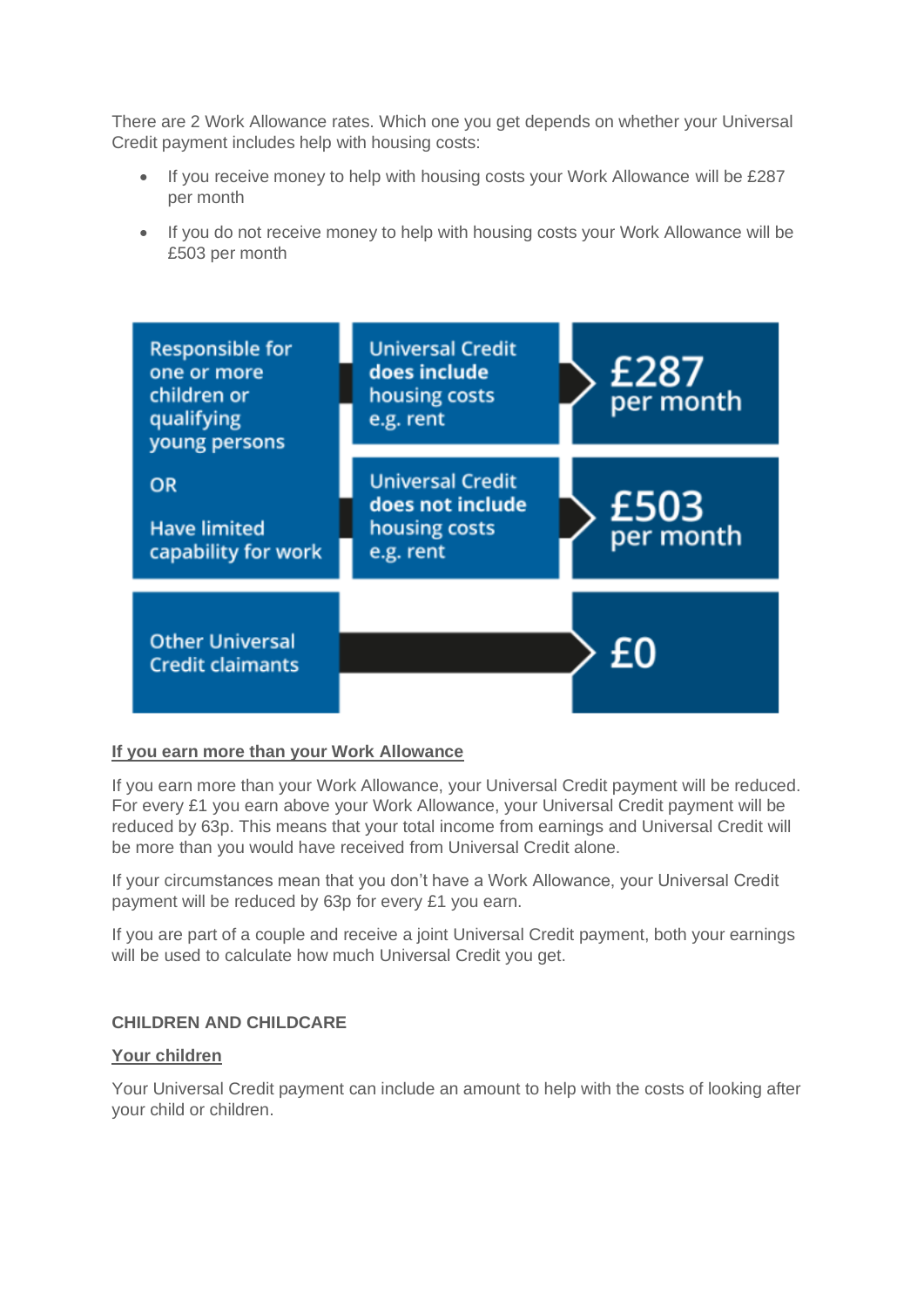## **Children up to the age of 16**

You can now apply for Universal Credit regardless of how many children you have. If your claim is successful, your Universal Credit payment may include an extra amount of money for dependent children who normally live with you.

Who counts as a dependent child is the same for Universal Credit as it is for other benefits and tax credits. In general, if you are able to claim Child Benefit for a child then they should be included in your Universal Credit claim.

If you are making a new Universal Credit claim you will be entitled to an extra child amount for any child born before 6 April 2017. However, you will not be entitled to an extra child amount for a third or following child born on or after 6 April 2017.

You only get an extra amount for more than 2 children if:

- you were already claiming for more than 2 children before 6 April 2017
- you're renewing a claim for more than 2 children that stopped within the last 6 months

Other special circumstances apply. Read more about the rules for families with more than 2 children. See: [https://www.gov.uk/guidance/universal-credit-and-families-with-more-than-2](https://www.gov.uk/guidance/universal-credit-and-families-with-more-than-2-children-information-for-claimants) [children-information-for-claimants](https://www.gov.uk/guidance/universal-credit-and-families-with-more-than-2-children-information-for-claimants)

## **6 to 19 year old children**

You may get the extra child amount for children aged 16 to 19 if they are attending or enrolled in full-time, non-advanced education or on approved training. If they are not in education or training, you will not get the extra child amount.

## **Disabled children**

You may get extra money if your dependent child is disabled. This disabled child addition is paid at either a higher rate or a lower rate. You can receive the disabled child addition even if you don't get the extra child amount for that child.

# **A change of circumstances relating to your children**

If you have more children, or if one of your children leaves your home, you need to tell the Department for Work and Pensions within one month to make sure your family gets the right payment. You may get an extra child amount if, for example, you have a baby. You may stop getting the extra child amount if, for example, your child:

- leaves full-time, non-advanced education or approved training
- leaves home
- goes into local authority care (except for respite care)
- is in prison, or in custody awaiting trial or sentence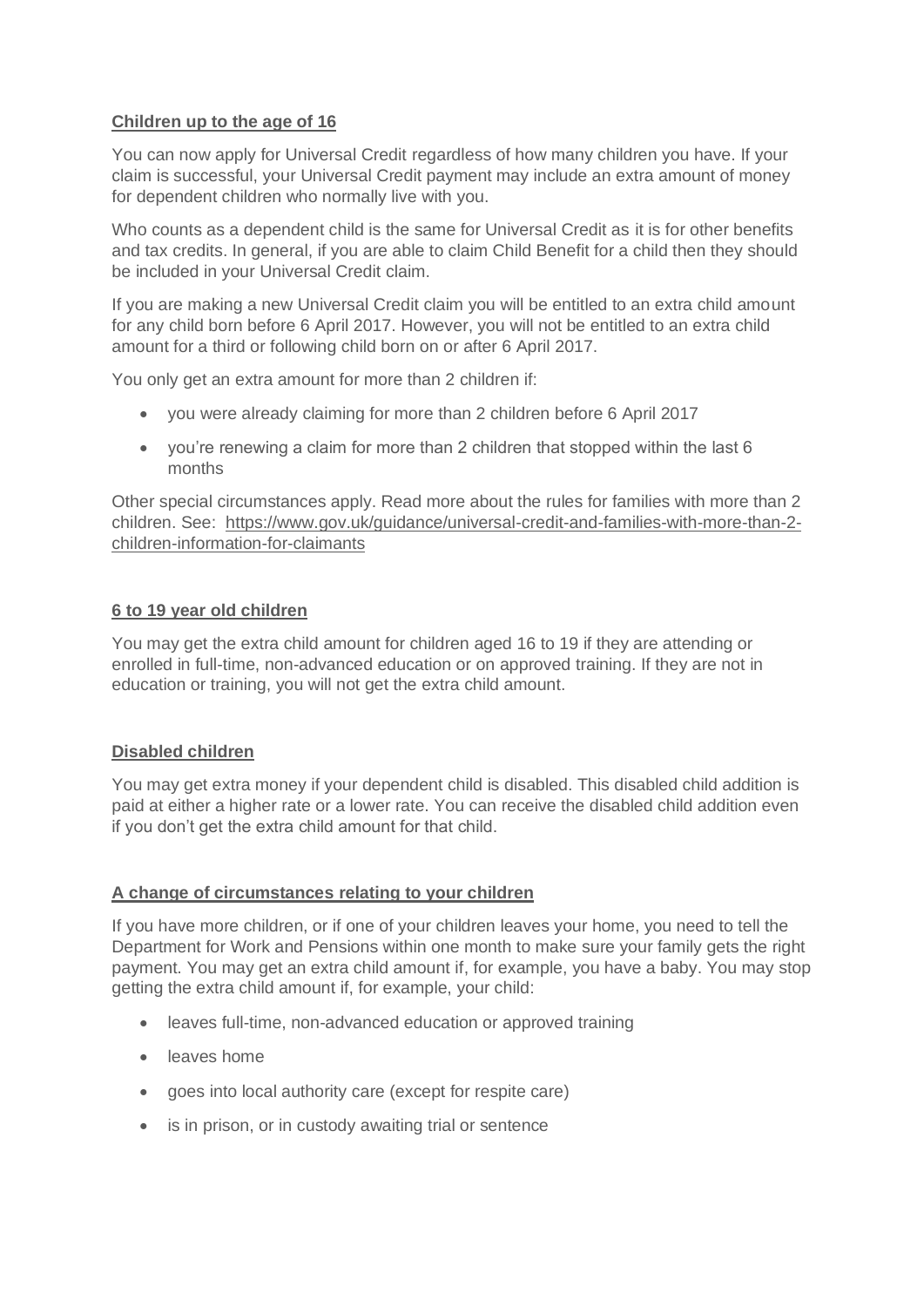## **Childcare costs**

If you are working, Universal Credit can help with the costs of childcare, no matter how many hours you work.

You may be able to claim up to 85 per cent of your childcare costs if you're eligible for Universal Credit and meet some additional conditions. The amounts you can receive in childcare costs are:

- a maximum of £646.35 per month for one child
- a maximum of £1108.04 per month for 2 or more children

Childcare support is paid in arrears. This means that you will usually pay the costs yourself, and Universal Credit will then pay you some of that money back. If you think you need help with the costs at the time you pay them, you should discuss this with your work coach.

You will need to inform the Department for Work and Pensions of the cost of the childcare by the end of the assessment period after the one in which you've paid the childcare charges. You can do this by signing into your Universal Credit account (See above for details).

t's important to note that you will only be paid back for childcare that has taken place during your assessment period. This means that if you pay for more than one month's childcare in an assessment period – for example if you pay for a whole term – the money you get back at the end of that assessment period will only cover any childcare that has actually taken place during it. The rest of the payments you are entitled to will be paid in later months, once the childcare has taken place. These payments can be split over a maximum of 3 assessment periods.

If you have accepted a job offer you can claim for childcare costs for the month before you start work. Talk to your work coach as soon as possible about your job offer and the support options available. If your job ends, you must tell the Department for Work and Pensions immediately.

Support with childcare costs can be claimed for at least a month after your employment ends to help you maintain your childcare as you move between jobs.

The amount you earn can affect how much you receive from Universal Credit. If your earnings are higher than usual in an assessment period this can reduce your Universal Credit payments, including the help you get towards childcare costs. Read more about Universal Credit and work:

## [https://www.understandinguniversalcredit.gov.uk/new-to-universal-credit/universal-credit](https://www.understandinguniversalcredit.gov.uk/new-to-universal-credit/universal-credit-and-work/)[and-work/](https://www.understandinguniversalcredit.gov.uk/new-to-universal-credit/universal-credit-and-work/)

You cannot get help towards any payments that were made using childcare vouchers. If your childcare costs are higher than the value of your vouchers, you can apply for help towards that additional amount.

Earnings that are converted into childcare vouchers are not included when working out reductions to your Universal Credit payment.

# **How to get childcare support**

You must be in paid work to receive childcare support from Universal Credit.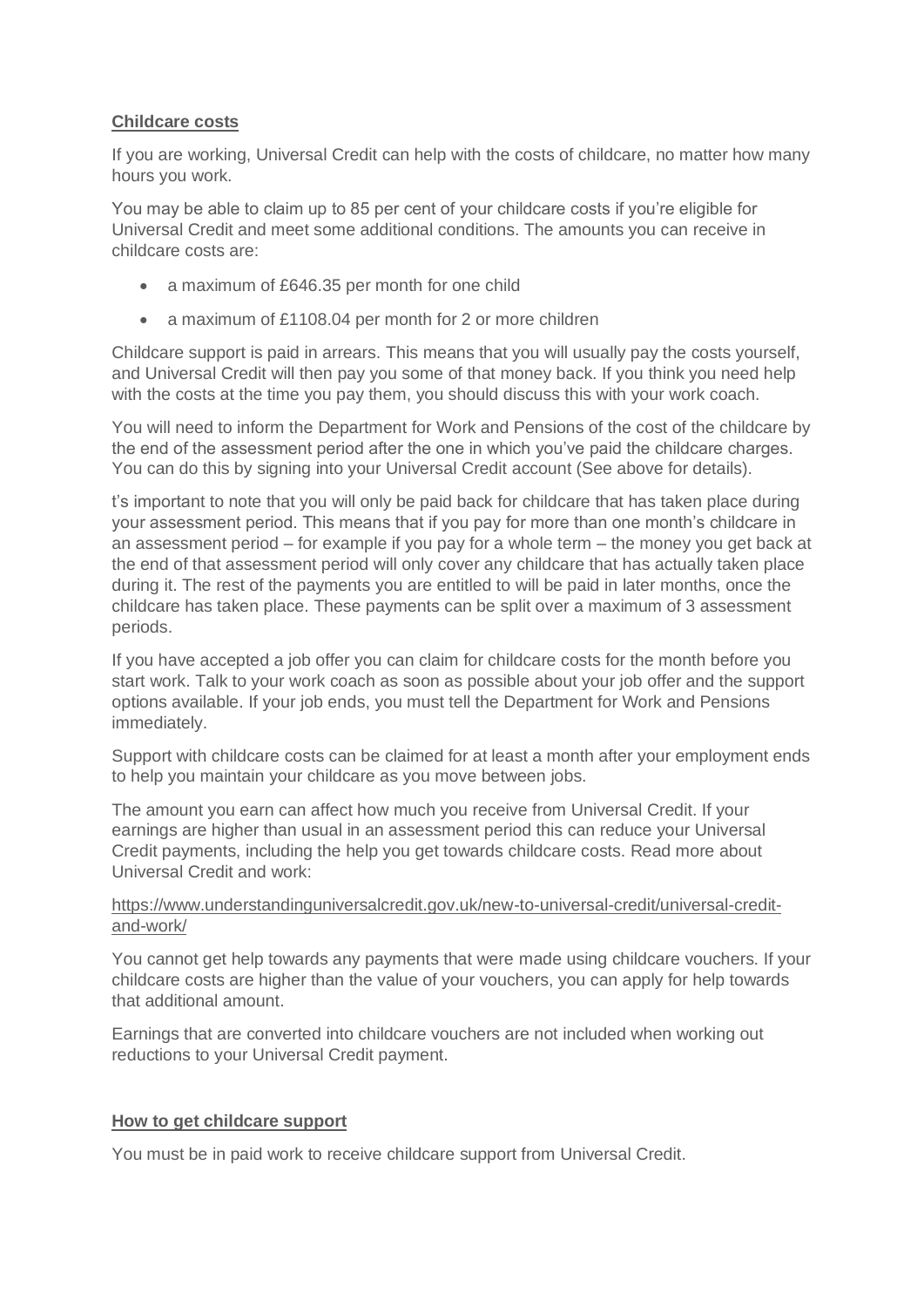If you are a claiming with a partner both of you normally need to be in work to receive this help. However, you may be able to get childcare support if one of you is not working and is unable to provide childcare themselves because they:

- have limited capability for work
- have caring responsibilities for a severely disabled person
- are temporarily absent from the household
- Paid work does not include voluntary work where the only payment is expenses.

In some circumstances you can be treated as if you are in paid work while you are not working. Childcare support is available if you are claiming Universal Credit and are receiving:

- Statutory Sick Pay
- Statutory Maternity Pay
- Statutory Paternity Pay
- Statutory Shared Parental Pay
- Statutory Adoption Pay
- Maternity Allowance

You must be paying childcare costs to registered or approved childcare providers.

This generally means the childcare provider is registered with one of these organisations:

- England OFSTED
- Scotland The Care Inspectorate
- Wales Care and Social Services Inspectorate for Wales (CSSIW)

Approved childcare can include care provided in school or in another place by a child minder, play-scheme, nursery or club. Your approved childcare provider should be able to provide you with a registration number.

For more information see: [https://www.gov.uk/government/publications/universal-credit-and](https://www.gov.uk/government/publications/universal-credit-and-childcare/universal-credit-childcare-guide)[childcare/universal-credit-childcare-guide](https://www.gov.uk/government/publications/universal-credit-and-childcare/universal-credit-childcare-guide)

The Universal Credit childcare offer is part of the package of support available for parents, which may include free childcare for 15 or 30 hours a week.

For further information, please see:<https://www.childcarechoices.gov.uk/> and [https://www.gov.uk/government/publications/universal-credit-and-your-family-quick](https://www.gov.uk/government/publications/universal-credit-and-your-family-quick-guide/universal-credit-further-information-for-families)[guide/universal-credit-further-information-for-families](https://www.gov.uk/government/publications/universal-credit-and-your-family-quick-guide/universal-credit-further-information-for-families)

# **HOUSING**

If you and/or your partner are responsible for paying rent for the home you live in, or if you have a mortgage, Universal Credit may provide help towards the cost. This is called Universal Credit housing costs.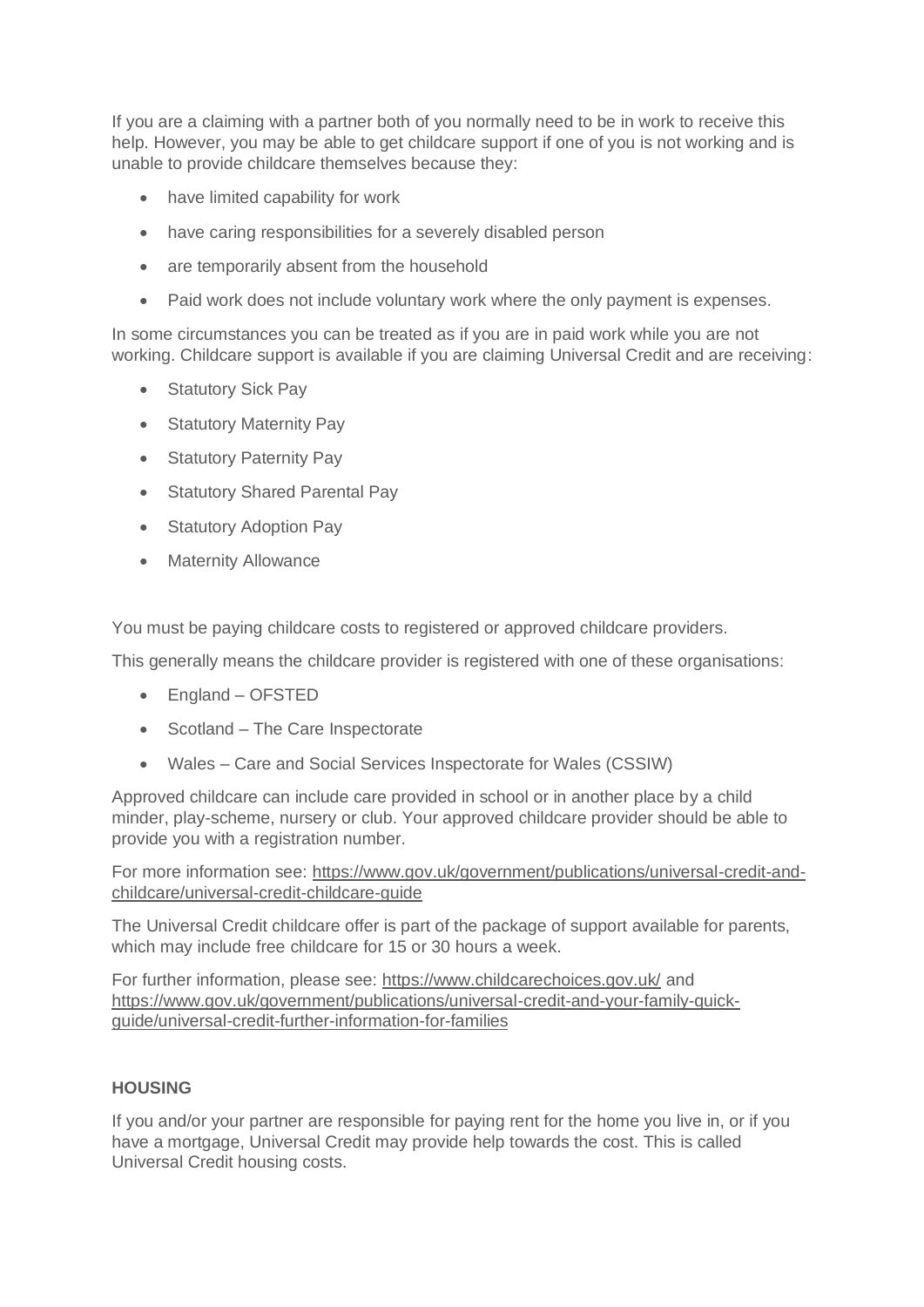## **Claiming housing costs**

When you make a new claim for Universal Credit your housing costs will usually be paid as part of your Universal Credit payment. If you are receiving Housing Benefit, the Department for Work and Pensions will contact your local authority to stop your Housing Benefit payments. At this point you will receive an additional payment of 2 weeks' worth of Housing Benefit to support you as you move to Universal Credit.

It is your responsibility to make sure you pay your rent and other housing costs to your landlord in full. If you are having trouble managing your money, or live in Scotland, you can ask to have your housing costs paid straight to your landlord. Talk to your work coach, use your journal or call the helpline for more information:

You can call the Universal Credit helpline to get help making your claim online or if you need help applying for an advance payment.

- Telephone: 0800 328 5644
- Textphone: 0800 328 1344
- Welsh language: 0800 328 1744
- Monday to Friday, 8am to 6pm

If you are making a new Universal Credit claim it may be 5 weeks until you receive your first payment. It's a good idea to tell your landlord that you are claiming Universal Credit so that they understand your situation. You will need to tell them that you have made a new claim to Universal Credit and that a claim for housing costs has been included as part of your claim.

## **Information you need to make a claim**

If you are applying for housing costs for rented property as part of your Universal Credit claim, you will need to bring evidence of how much your rent is to your new claim interview. This could be:

- a current tenancy agreement
- a current rent statement
- a current rent book, or
- a signed letter from your landlord

If you live in social rented property you won't need to bring this information to your new claim interview. Instead you will enter details of your housing costs online, and the Department for Work and Pensions will contact your landlord to confirm that these are correct.

## **Types of housing costs**

## **Mortgages**

If you have a mortgage, Universal Credit may provide help towards the cost of your mortgage payments. It may also be able to help with loans (up to £200,000) you have taken out that use your property as security.

To get this help you will need to provide evidence of your mortgage or loan. This could be:

- a mortgage agreement
- a current mortgage statement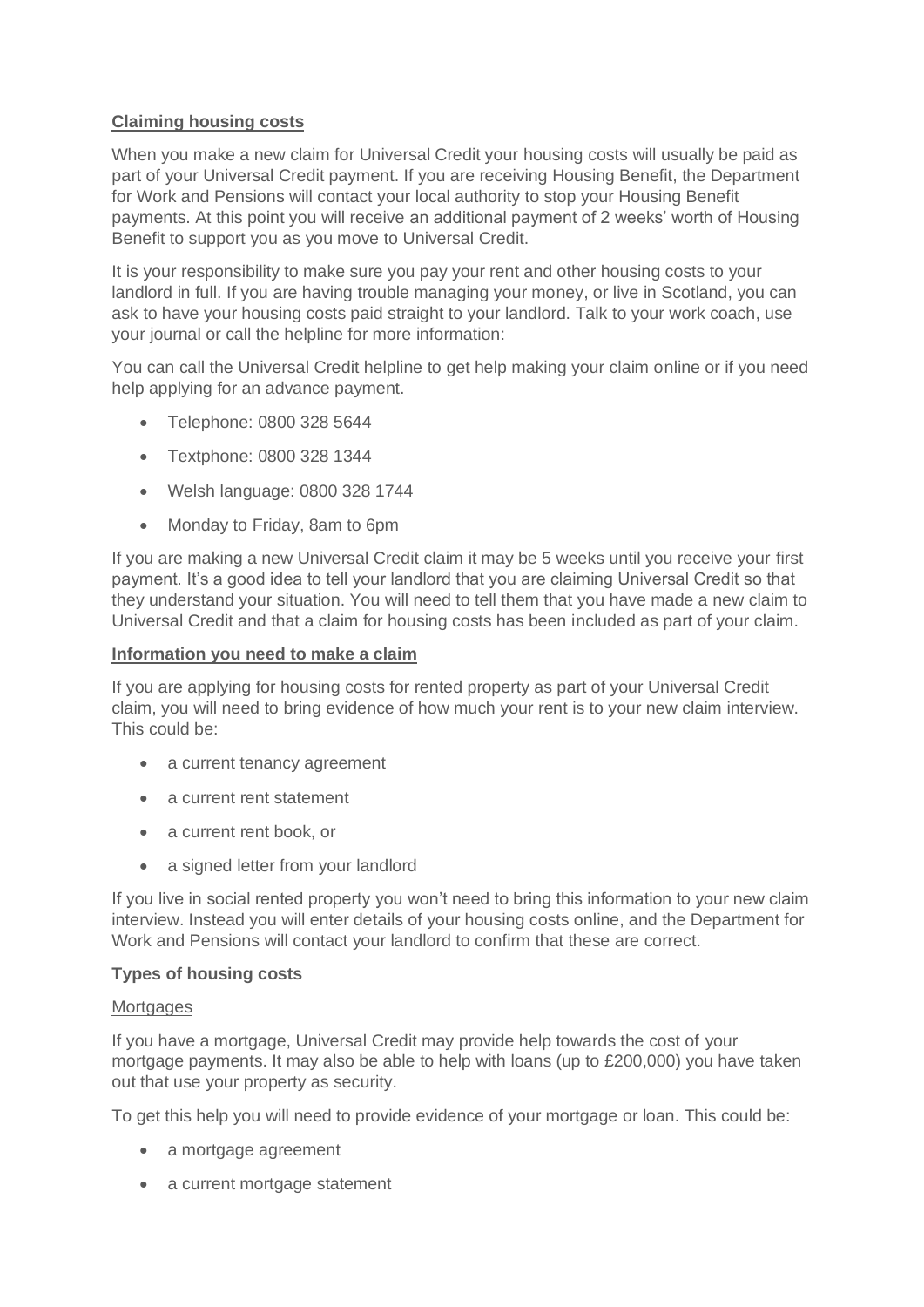- a loan agreement, or
- bank statements showing the payment of the mortgage or loans

Help with mortgage payments or loans is provided as a loan. You will only be asked to pay back this loan if the property it was claimed for is sold or transferred to someone else. You can choose to pay the loan back early if you wish.

The Department for Work and Pensions will check your evidence before paying Universal Credit housing costs. Any delays in providing this evidence may mean delays in your Universal Credit housing costs being paid.

The amount you receive will depend on the amount of your outstanding mortgage or loans. It is calculated using a standard interest rate, and it is usually paid straight to the bank, building society or lender. You will be notified of your Universal Credit housing costs amount and payments through your online account.

You can only get help with mortgage payments if you have been claiming Universal Credit for 39 weeks or more, with no breaks or earned income in that time. Earned income can include earnings from paid work or, for example, statutory sick pay or tax rebates.

If you have moved to Universal Credit within one month of another benefit ending, time spent on the first benefit counts towards the 39 weeks.

It is important to understand that you will not be eligible for help with mortgage payments on your own home if you receive earned income. If you start receiving earned income whilst you are getting help with mortgage payments, this help will stop.

If you have a break in your claim or receive earned income you will need to claim Universal Credit for a further 39 weeks with no breaks or earned income before you can receive help with mortgage payments.

See:<https://www.gov.uk/support-for-mortgage-interest>

## **Shared ownership schemes**

A shared ownership scheme is usually provided by housing associations where you part rent and part buy your home. You normally have to pay a mortgage amount and a rent amount. If you get help with this, your Universal Credit housing costs payment will include help towards your rent amount with any help towards your mortgage interest usually being paid direct to your mortgage lender.

## **Service charges**

Some people are expected to pay a service charge on their rented property, in addition to their normal monthly rent.

If you have to pay a service charge this will be shown on your service charge statement from your landlord. Universal Credit can help towards this cost, but you will need to show evidence of any service charges that you have to pay.

Paying rent on 2 homes

Universal Credit can help towards the costs of 2 homes if: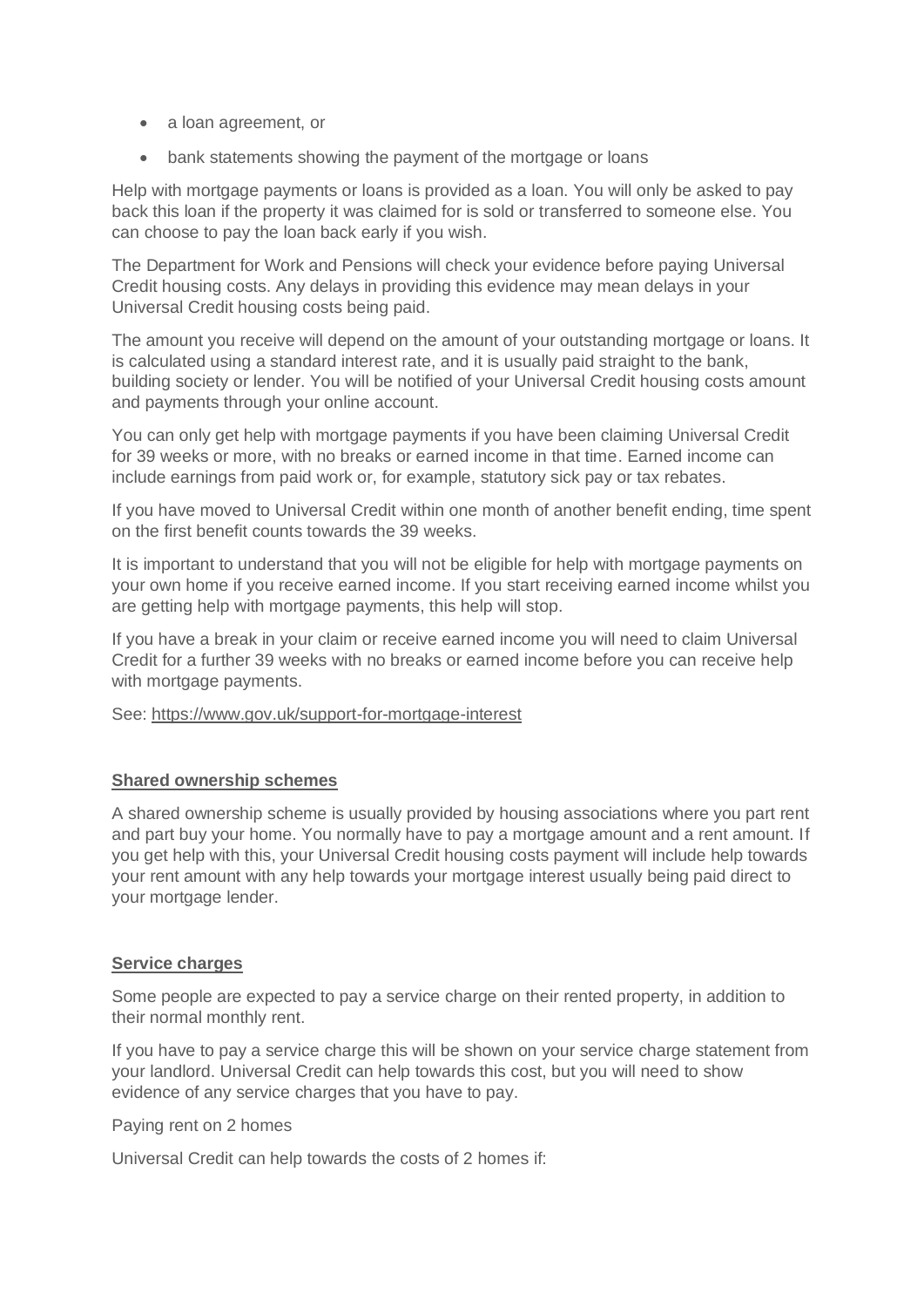- a family is too large to live in one home
- a family member leaves their home through fear of violence or abuse, but intends to return, or
- a family member who receives a benefit because of disability has to wait to move into their new home because it needs to be adapted for them to live in it

## **Types of housing**

#### Spare bedrooms

The amount you receive towards your housing costs may be reduced if your home has spare bedrooms.

If you pay rent to a local authority, council or housing association you will get your full rent as part of your Universal Credit payment. This will be reduced by 14% if you have one spare bedroom, or 25% if you have 2 or more spare bedrooms. This is known as Removal of the Spare Room Subsidy.

Your Universal Credit housing costs may also be reduced if someone aged 21 or more lives with you who is not a dependant.

There are some exceptions to these rules – for more information see: <https://www.gov.uk/guidance/local-housing-allowance>

If you pay rent to a private landlord the amount of Universal Credit housing costs you receive will be worked out by looking at the number of people who live in your home. The actual size of your home doesn't matter – the amount you get will be calculated by how many people live there. So if you have spare bedrooms you will only get housing costs to cover a smaller property. The amount you get is set by the Local Housing Allowance rate in your area.

## **Temporary accommodation**

If you live in temporary accommodation and make a new Universal Credit claim, your payment will not include an amount to help towards your housing. You will need to claim Housing Benefit from the local authority who placed you in temporary accommodation to get help with your housing costs. You can still receive Universal Credit to help with your other costs.

If you already receive help with temporary accommodation housing costs through Universal Credit this will continue until there is a change to the amount of rent you pay. If that happens you will need to claim Housing Benefit as well as Universal Credit.

There's more advice for people who are homeless or at risk of homelessness in: [https://assets.publishing.service.gov.uk/government/uploads/system/uploads/attachment\\_da](https://assets.publishing.service.gov.uk/government/uploads/system/uploads/attachment_data/file/835699/quick-guide-to-universal-credit-homeless.pdf) [ta/file/835699/quick-guide-to-universal-credit-homeless.pdf](https://assets.publishing.service.gov.uk/government/uploads/system/uploads/attachment_data/file/835699/quick-guide-to-universal-credit-homeless.pdf)

#### Supported or sheltered housing

If you live in supported or sheltered housing you won't be able to claim housing costs through Universal Credit. Instead you can claim Housing Benefit from your local council. This will be the case even if the rest of your money comes from Universal Credit.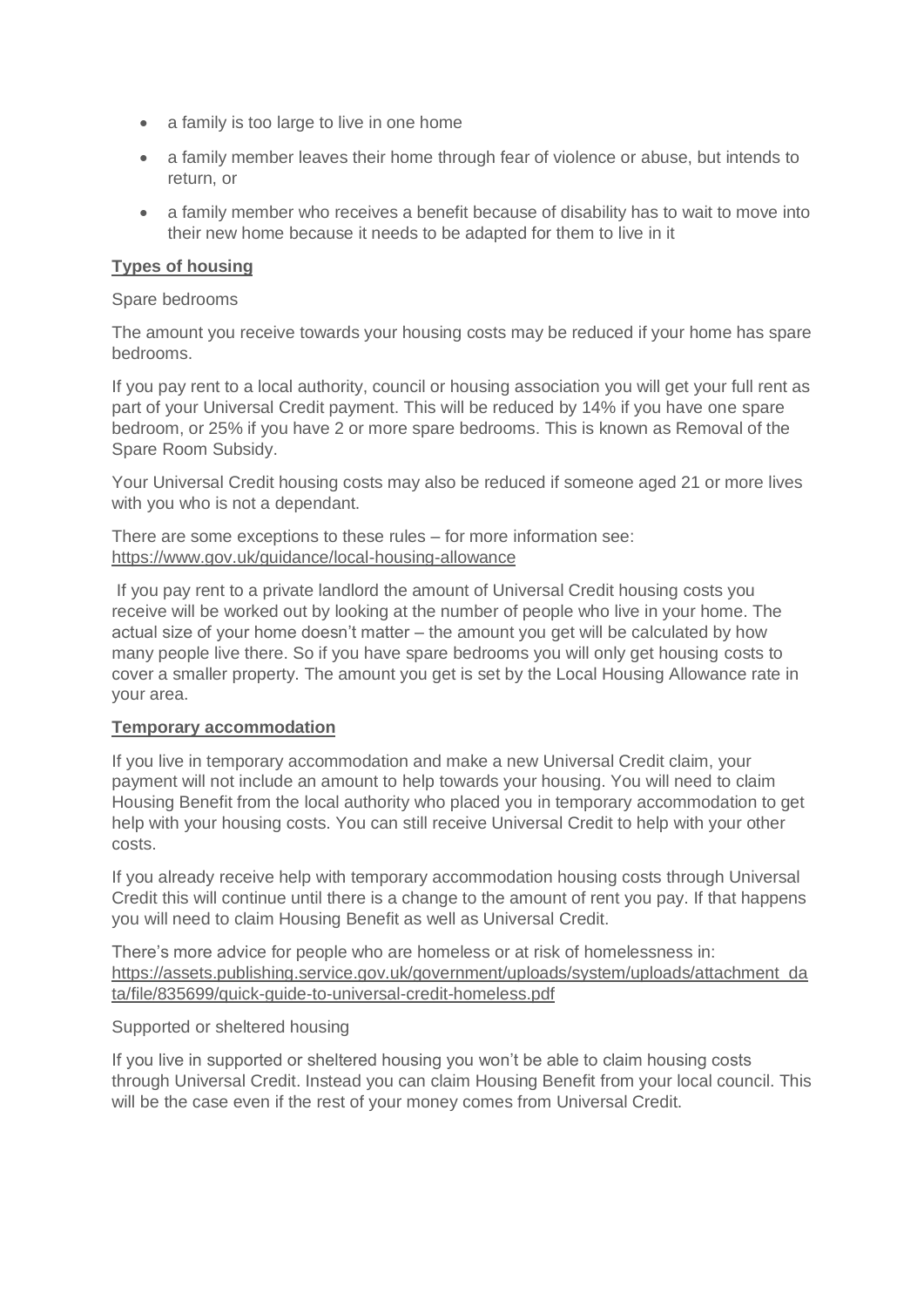## **Paying rent to a private landlord in Scotland**

In Scotland all landlords must register their properties with the local authority. If your landlord has not done this for your property you can still get Universal Credit housing costs, but you will need to let your local authority know about it. You can also speak to your work coach for more help.

Your circumstances

If you are single and under 35 years old

If you pay rent to a private landlord and:

- are under 35
- are single
- are not disabled, and
- have no children

then your Universal Credit housing costs will be no more than if you were renting a single room in a shared house. This will be the case no matter what type of property you actually live in.

The amount you get is set by the Local Housing Allowance rate in your area: <https://www.gov.uk/guidance/local-housing-allowance>

There are a few circumstances in which you may be able to receive higher housing payments. Talk to your work coach or contact Universal Credit for more information.

If you are 18 to 21 years old: [https://www.gov.uk/guidance/housing-costs-for-18-to-21-year](https://www.gov.uk/guidance/housing-costs-for-18-to-21-year-olds)[olds](https://www.gov.uk/guidance/housing-costs-for-18-to-21-year-olds)

If you live with someone who is 21 or older who is not your partner, your housing payment will usually be reduced. There's more information: [https://www.gov.uk/housing-and](https://www.gov.uk/housing-and-universal-credit/renting-from-local-authority-or-housing-association)[universal-credit/renting-from-local-authority-or-housing-association](https://www.gov.uk/housing-and-universal-credit/renting-from-local-authority-or-housing-association)

## **Reporting a change of circumstances**

Changes to your circumstances could mean that the amount you get towards your housing costs will change. It is your responsibility to let the Department for Work and Pensions know about any changes in your situation straight away so that they can make sure you are receiving the right Universal Credit payments. Read more about things that count as a change of circumstances: [https://www.understandinguniversalcredit.gov.uk/new-to-universal](https://www.understandinguniversalcredit.gov.uk/new-to-universal-credit/your-responsibilities/)[credit/your-responsibilities/](https://www.understandinguniversalcredit.gov.uk/new-to-universal-credit/your-responsibilities/)

## **Help with managing housing payments**

If you are behind on your rent

If you are 2 months or more behind on your rent, your landlord can apply to have the housing costs part of your Universal Credit paid directly to them. If you fall behind on your rent you may want to talk to your landlord about this.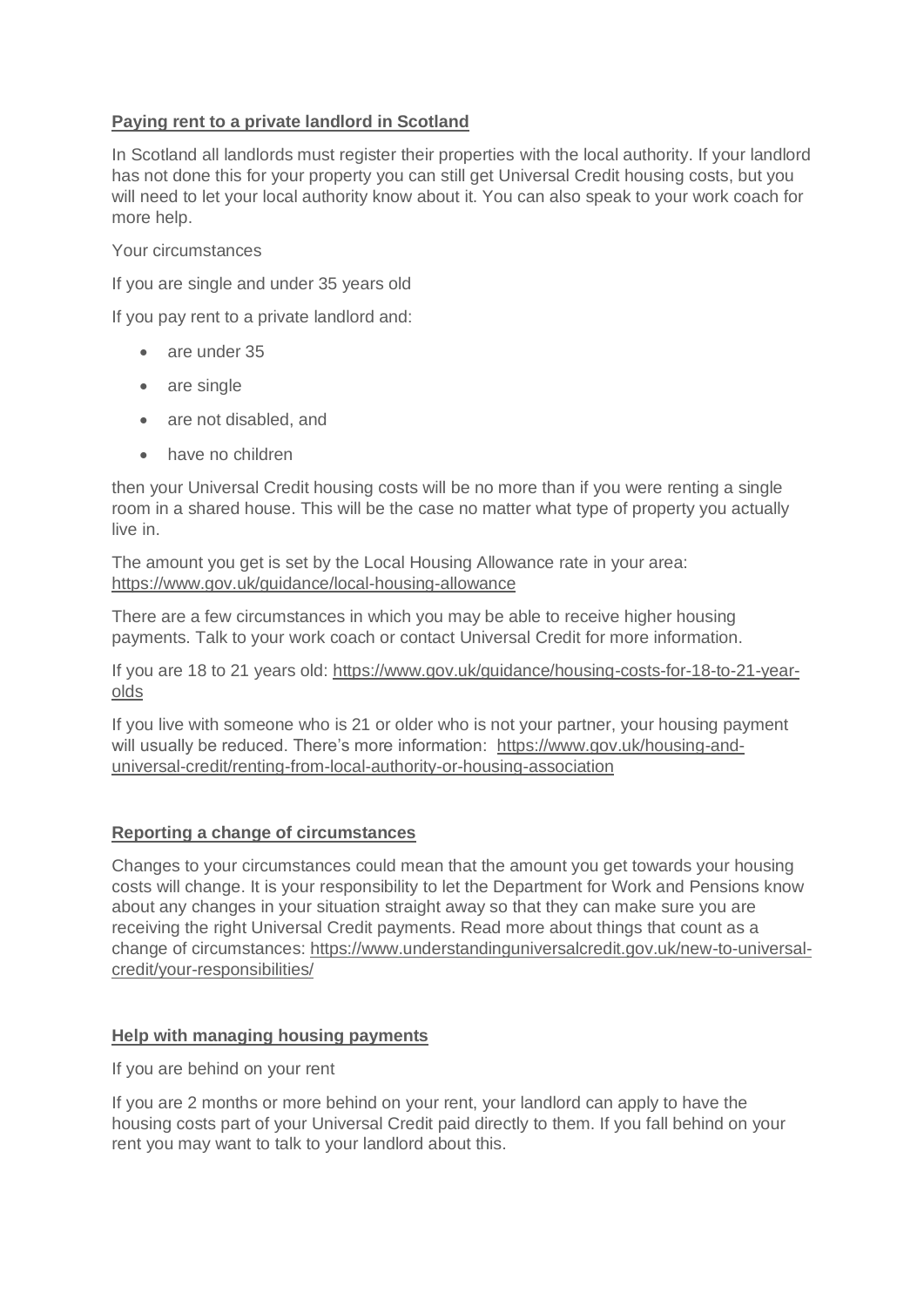This is one of the ways in which Universal Credit payments can be changed to help you manage your money. To find out more see the section on Alternative Payment Arrangements

If you are behind on your utility bills

Utility bills are for water, gas and electricity. It's up to you to pay these out of your Universal Credit payments, and if you don't pay them in full your suppliers could cut them off.

If you are struggling to manage your payments and are in danger of being cut off, it may be possible for part of your Universal Credit to be paid straight to your utility supplier. Talk to your work coach if you would like to know more about this.

# **Local Council Tax Reduction**

If you receive Universal Credit you may have to pay less in Council Tax. This will depend on your circumstances and where you live. See:<https://www.gov.uk/apply-council-tax-reduction>

You can start the process to apply for Local Council Tax Reduction on GOV.UK. It will take you to your local council's website, which will tell you what you need to do.

If you are claiming Universal Credit for the first time you should apply for Local Council Tax Reduction straight away, as many local councils will not backdate it for you. You do not need to wait until your claim for Universal Credit has been approved or paid.

## **Other help with housing payments**

If changes to your benefits mean you receive less money, you may be able to get extra help towards your housing costs from your local council. These are called Discretionary Housing Payments.

You will only be able to get Discretionary Housing Payments if you receive Universal Credit housing costs and you need more help. Find out how to apply for a Discretionary Housing Payment: [https://www.gov.uk/government/publications/claiming-discretionary-housing](https://www.gov.uk/government/publications/claiming-discretionary-housing-payments/claiming-discretionary-housing-payments)[payments/claiming-discretionary-housing-payments](https://www.gov.uk/government/publications/claiming-discretionary-housing-payments/claiming-discretionary-housing-payments)

# **HEALTH CONDITIONS OR DISABILITIES**

If you have a health condition or disability which prevents you from working, or limits the amount of work you can do, Universal Credit can provide you with both financial and workrelated support.

## **Coronavirus**

In light of the current coronavirus outbreak, the Department for Work and Pensions has taken the precautionary decision to temporarily suspend all face-to-face assessments for health and disability-related benefits. This is aimed at reducing the risk of exposure to coronavirus and safeguarding the health of individuals claiming health and disability benefits, many of whom are likely to be at greater risk due to their pre-existing health conditions.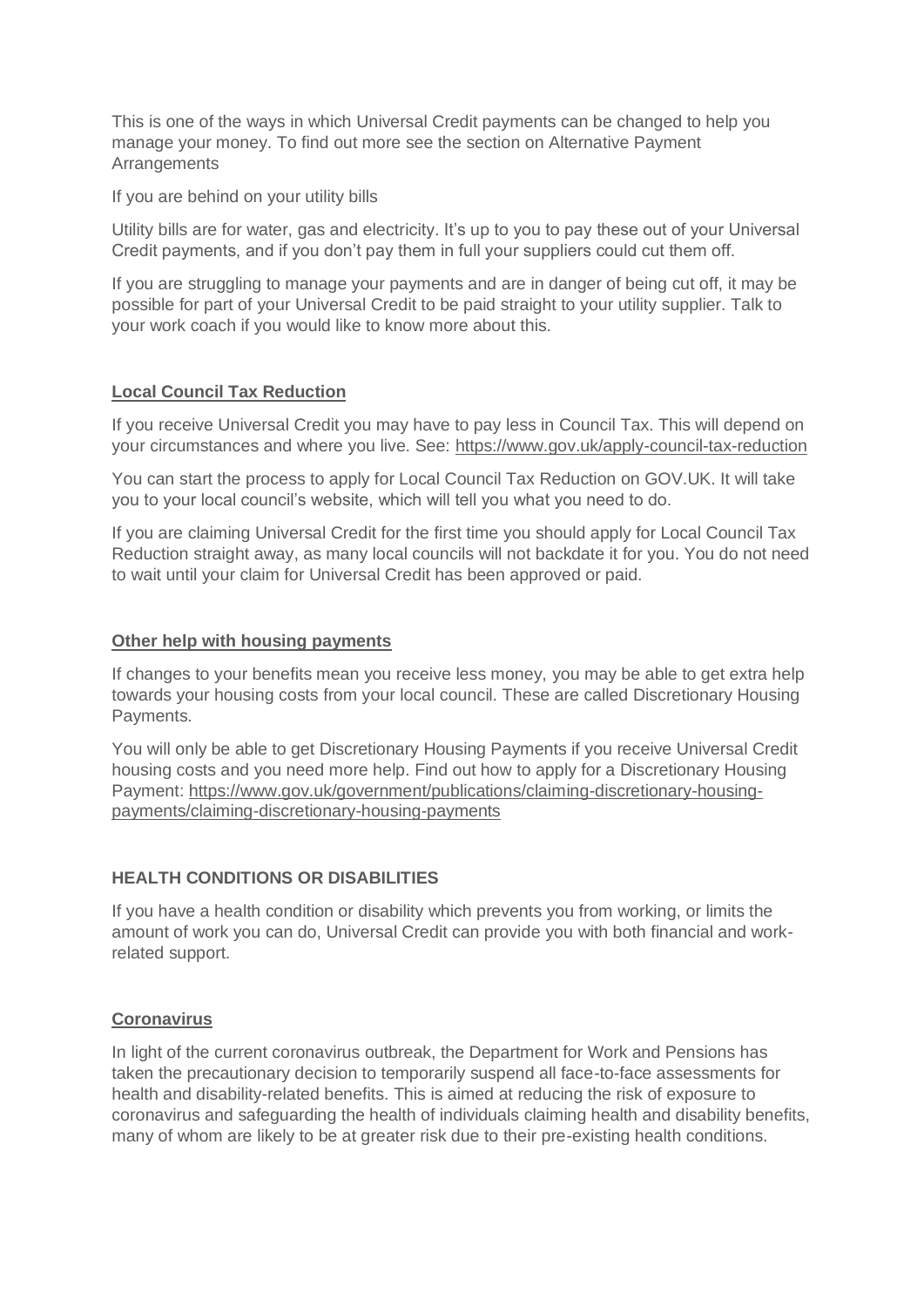If you already have an assessment appointment arranged, you do not need to attend. Your assessment provider will contact you to discuss your appointment and explain the next steps to you.

If you have made a claim for Universal Credit but do not have a date for an assessment appointment, you do not need to do anything. You will be contacted shortly by telephone or letter to let you know what will happen next.

If you are already receiving Universal Credit you will continue to receive your current payments as normal.

# **Work Capability Assessments**

If you say you have a health condition or disability you may be asked to attend a Work Capability Assessment to find out if your health condition or disability affects your ability to work.

There are 3 possible outcomes from a Work Capability Assessment. You will be assessed as one of the following:

- 1. Fit for Work This means you will be expected to look for work or to increase your earnings. You will not receive any additional amounts of Universal Credit due to sickness or disability.
- 2. Having limited capability for work This means that although you may be not be able to look for work now, you can prepare for work with the aim of working at some time in the future.

If you are claiming benefit for the first time and have never had a Work Capability Assessment before, you will not receive any additional amounts of Universal Credit due to sickness or disability.

However, if you were assessed as having limited capability for work, and have been continuously receiving a benefit because of that condition since before 3 April 2017, you will receive the limited capability for work amount of Universal Credit – currently £126.11 per month. You will still be able to receive this extra amount if you had a break in your claim because of earnings that lasted for less than 6 months.

4. Having limited capability for work and work-related activity - This means you will not be asked to look for work, or to prepare for work.

You will get paid more Universal Credit due to your sickness or disability. You will receive the limited capability for work and work-related activity component of Universal Credit – currently £328.32 per month.

With all 3 Work Capability Assessment outcomes you may be eligible to apply for other benefits, including new style Employment and Support Allowance. Use a benefits calculator to find out what you may be able to get.

Some people may be considered to have limited capability for work or limited capability for work and work-related activity without having to attend a Work Capability Assessment.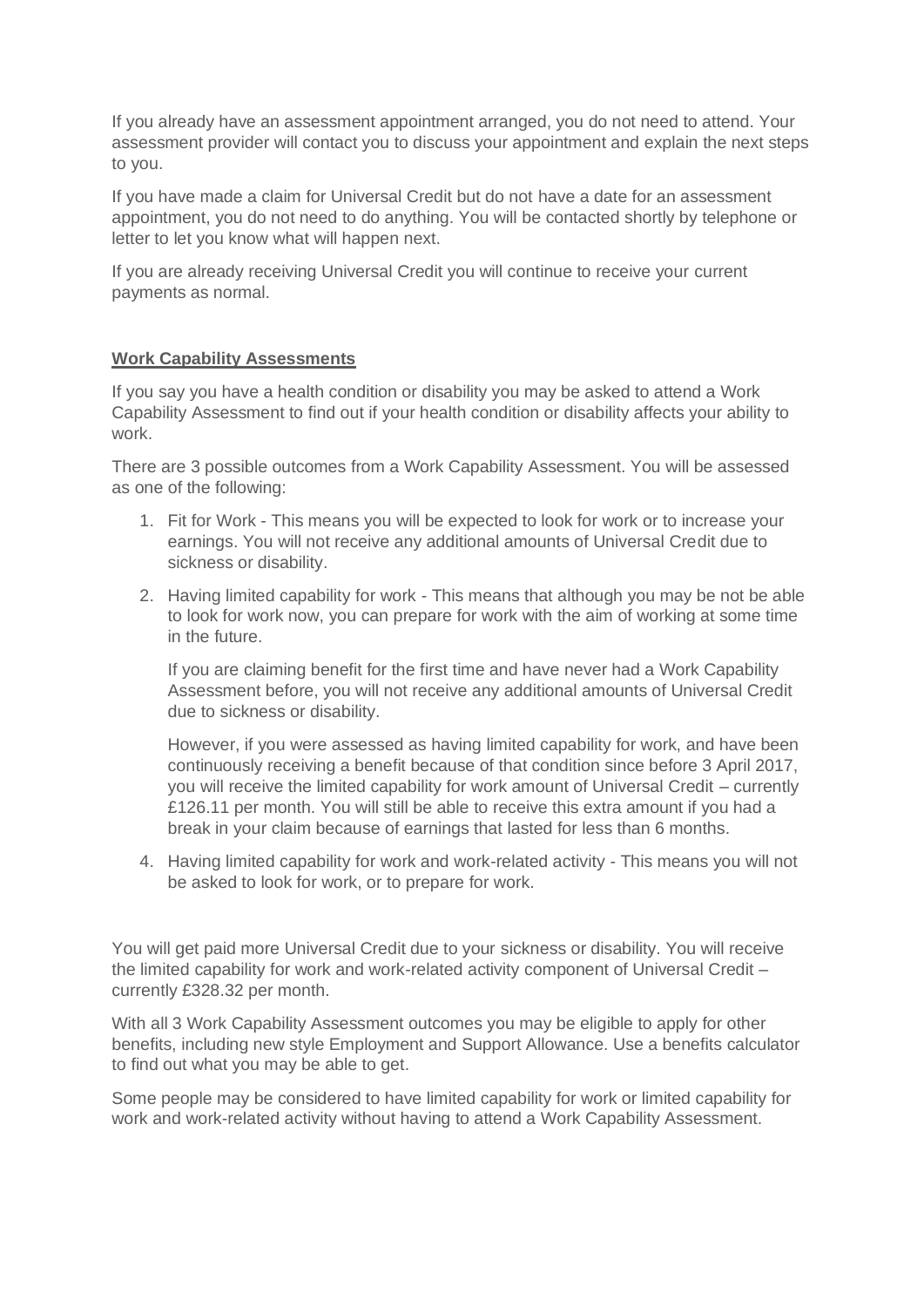## **Claiming as a couple**

If you are making a claim as a couple and both of you have limited capability for work or limited capability for work and work-related activity, your joint household payment will include only one additional amount.

If one or both of you have limited capability for work and work-related activity you will receive the limited capability for work and work-related activity payment.

If you both have limited capability for work and were receiving a benefit payment due to it before 3 April 2017, you will receive the limited capability for work payment.

## **If you are working**

If you earn more than the equivalent of 16 hours' work per week paid at the National Minimum Wage, you will not be able to receive either the limited capability for work or limited capability for work and work-related activity payment unless you are also getting Disability Living Allowance (DLA) or Personal Independence Payment (PIP). If you are getting DLA or PIP you will still need to attend a Work Capability Assessment to assess whether you can receive this extra amount.

If your condition changes

You must let the Department for Work and Pensions know if:

- your condition has got better
- your condition has got worse, or
- you have a new health condition

If you are already getting Universal Credit and develop a health condition or become disabled, you must tell the Department for Work and Pensions as soon as possible. You won't need to change benefits. You will stay on Universal Credit and your Claimant Commitment will be reviewed to take into account your new circumstances.

For more information about Work Capability Assessments and how Universal Credit supports people with a disability or health condition, see Health conditions, disability and Universal Credit:<https://www.gov.uk/health-conditions-disability-universal-credit>

## **Moving from Employment and Support Allowance**

If you move from Employment and Support Allowance (ESA) to Universal Credit and have already been assessed as having limited capability for work or limited capability for work and work-related activity, you may not have to take the assessment again.

If you received the work-related activity component in ESA and there is no break in your claim, you will receive the limited capability for work payment in Universal Credit.

If you received the support component in ESA and there is no break in your claim, you will receive the limited capability for work and work-related activity payment in Universal Credit.

If you claim Universal Credit whilst appealing against a Work Capability Assessment decision that relates to your previous ESA claim, you will not be able to return to that ESA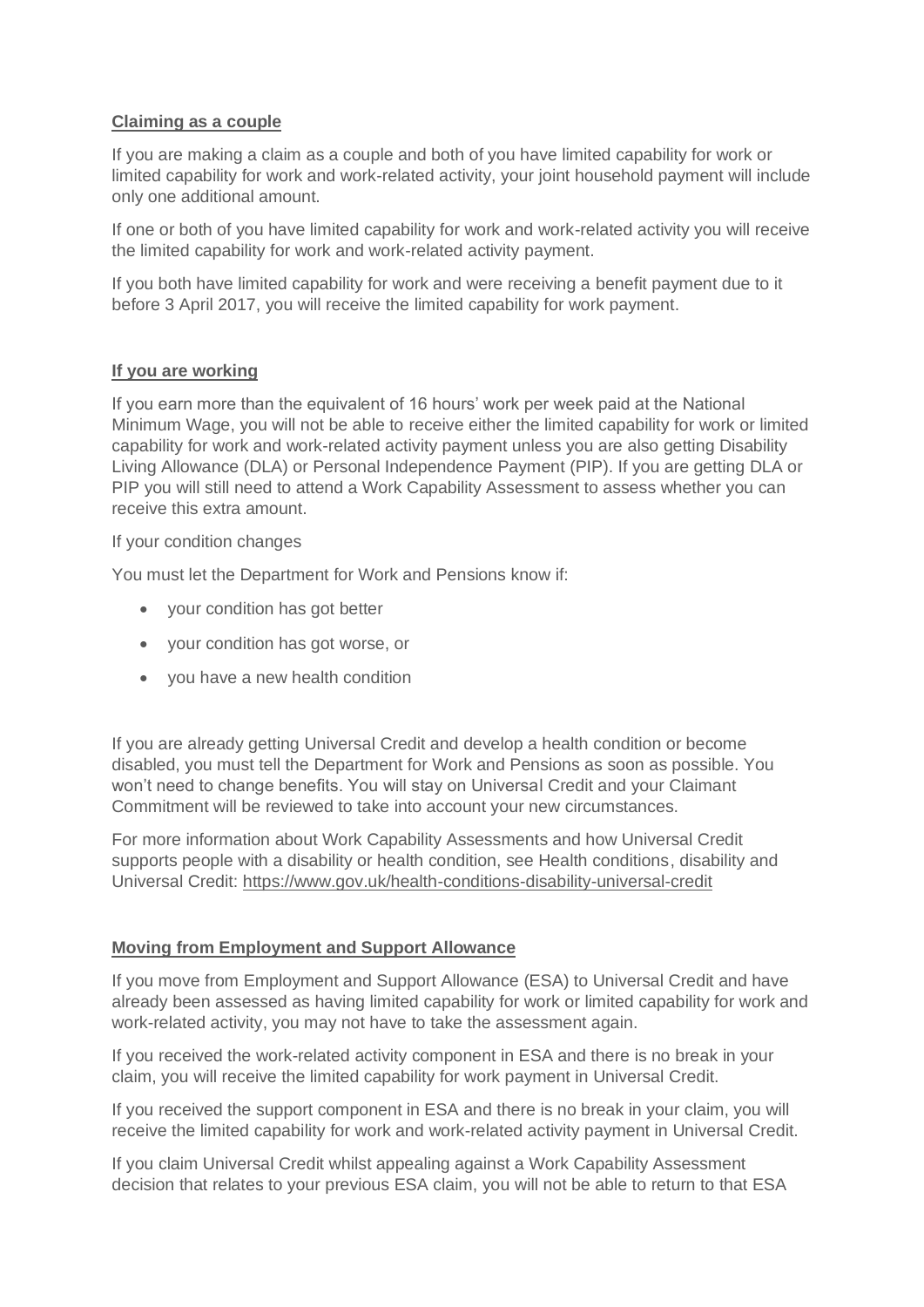claim, even if your appeal is successful. You will remain on Universal Credit and any relevant changes will be made to your Universal Credit payments. Any arrears due from your time on ESA will be paid as a lump sum.

In some circumstances you may be able to receive ESA at the same time as Universal Credit, but this will be paid as new style ESA. See: [https://www.understandinguniversalcredit.gov.uk/new-to-universal-credit/making-your](https://www.understandinguniversalcredit.gov.uk/new-to-universal-credit/making-your-claim/#new-style-jsa-and-new-style-esa)[claim/#new-style-jsa-and-new-style-esa](https://www.understandinguniversalcredit.gov.uk/new-to-universal-credit/making-your-claim/#new-style-jsa-and-new-style-esa)

For every £1 you receive from new style ESA, your Universal Credit payment will be reduced by £1.

If your Work Capability Assessment has a review date, you will need to have another assessment at that time. If your health has changed at this point this may affect whether you continue to receive a limited capability for work or a limited capability for work and workrelated activity payment.

# **Severe disability premium**

You can't claim Universal Credit if you either:

- get the severe disability premium or are entitled to it, or
- got or were entitled to the severe disability premium within the last month and are still eligible for it

If you have a change of circumstances that affects the severe disability premium or your other benefits, report it and you'll be told what to do next.

If you moved to Universal Credit before 16 January 2019, but were entitled to the severe disability premium in the month before you made your Universal Credit claim, you may now be able to receive a severe disability premium transitional payment.

You don't need to take any action. If you are entitled to a transitional payment, the Department for Work and Pensions will tell you about it through your online journal.

Transitional payments will usually be a lump sum followed by ongoing monthly payments. The amount you get will depend on your circumstances.

# **Terminal illness**

You may get extra money from Universal Credit if you're terminally ill.

If you're making a new claim you can declare this during your application.

If you've already claimed Universal Credit and are diagnosed with a terminal illness you should report this as a change of circumstances. This can be done through your Universal Credit account. You can also get someone else to report the change for you.

Find out more about benefits if you're living with a terminal illness: <https://www.gov.uk/benefits-if-youre-terminally-ill>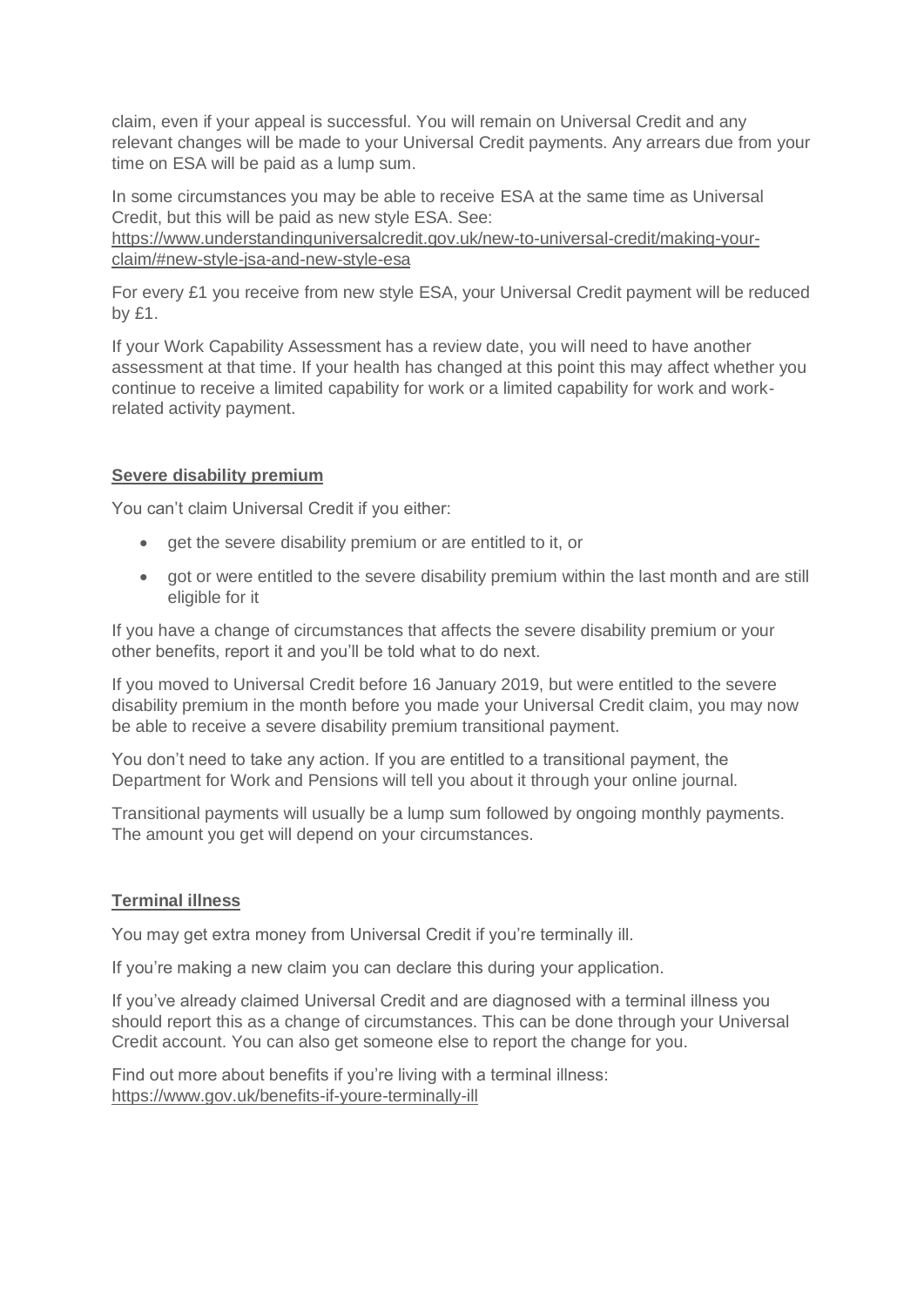## **SELF EMPLOYMENT**

If you are self-employed Universal Credit may provide support.

To get this support you will need to be able to show that:

- self-employment is your main job or your main source of income
- you get regular work from self-employment
- your work is organised this means you have invoices and receipts, or accounts
- you expect to make a profit

If you can show all these things you will be considered to be 'gainfully self-employed'. If you can't show all these things you might have to look for other work if you are to keep receiving Universal Credit.

## **How much you should get**

If you are regarded as being gainfully self-employed whilst claiming Universal Credit you will not be expected to look, or be available, for other work. This will help you to concentrate on making your business a success.

However, it will be assumed that you are earning the same amount as someone like you who is in paid work. This will usually be what someone of your age would earn if they worked at the National Minimum Wage for the number of hours that you are expected to work or look for work. This amount is called the Minimum Income Floor.

If you earn less than the Minimum Income Floor, Universal Credit will not make up the difference. You may need to look for additional work to top up your income.

If you earn more than the Minimum Income Floor, your Universal Credit payment will be based on your actual earnings.

The Minimum Income Floor will not be applied for up to 12 months after you start selfemployment. This is known as a start-up period, and during it you won't need to look, or be available, for other work. But you will need to show that you are taking steps to build your business and increase your earnings when you talk to your work coach.

If you are self-employed and claiming Universal Credit, and are required to stay at home or are ill as a result of coronavirus, the Minimum Income Floor will not be applied for the period of time whilst you are affected.

From 6 April 2020 the requirements of the Minimum Income Floor will be temporarily relaxed. This change will apply to all Universal Credit claimants and will last for the duration of the outbreak. New claimants will not need to attend the jobcentre to demonstrate gainful self-employment.

You must report any earnings from self-employment to the Department for Work and Pensions every month.

For more information see: [https://www.gov.uk/government/publications/universal-credit-and](https://www.gov.uk/government/publications/universal-credit-and-self-employment-quick-guide/universal-credit-and-self-employment-quick-guide)[self-employment-quick-guide/universal-credit-and-self-employment-quick-guide](https://www.gov.uk/government/publications/universal-credit-and-self-employment-quick-guide/universal-credit-and-self-employment-quick-guide)